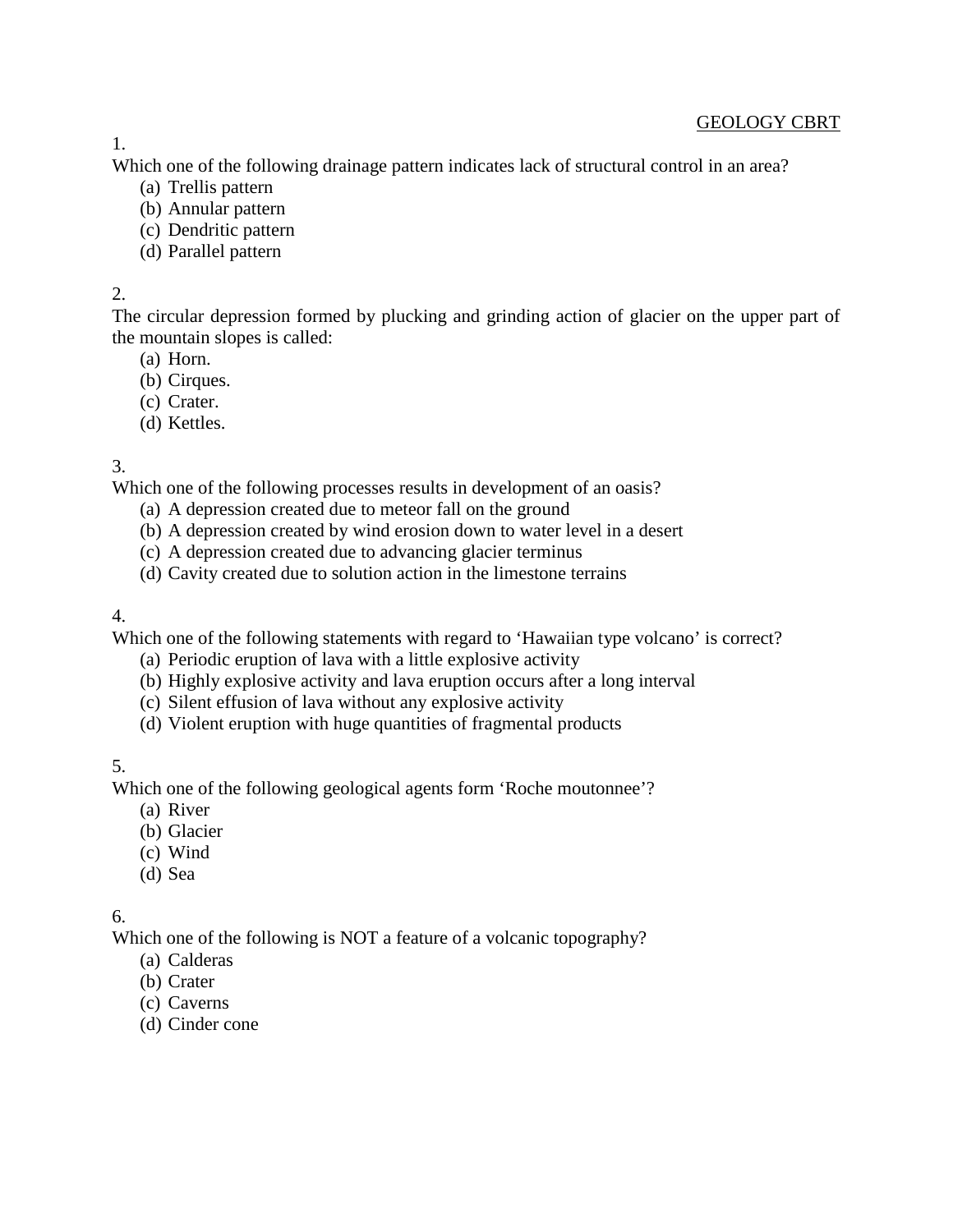Eskars are depositional landforms seen in association with:

- (a) fluvial deposits.
- (b) eolian deposits.
- (c) glacial deposits.
- (d) coastal deposits.

#### 8.

Which of the following is / are the characteristic(s) of youth stage of a river?

- 1. Valleys having U-shaped cross profiles
- 2. General lack of flood plain development
- 3. Extensive but poorly drained inter-stream tracts

### Select the correct answer using the code given below:

- (a) 1 only
- (b) 1 and 2 only
- (c) 2 and 3 only
- (d) 1, 2 and 3

# 9.

The type and rate of weathering are influenced by:

- 1. Rock structure.
- 2. Topography and climate.
- 3. Vegetation.

Select the correct answer using the code given below:

- (a) 1 and 2 only
- (b) 1 and 3 only
- (c) 2 and 3 only
- (d) 1, 2 and 3

### 10.

In most deserts, drainage is internal and does not reach the sea. The notable exceptional river which flows through the desert to the sea is:

- (a) Nile river.
- (b) Amazon river.
- (c) Indus river.
- (d) Mississippi river.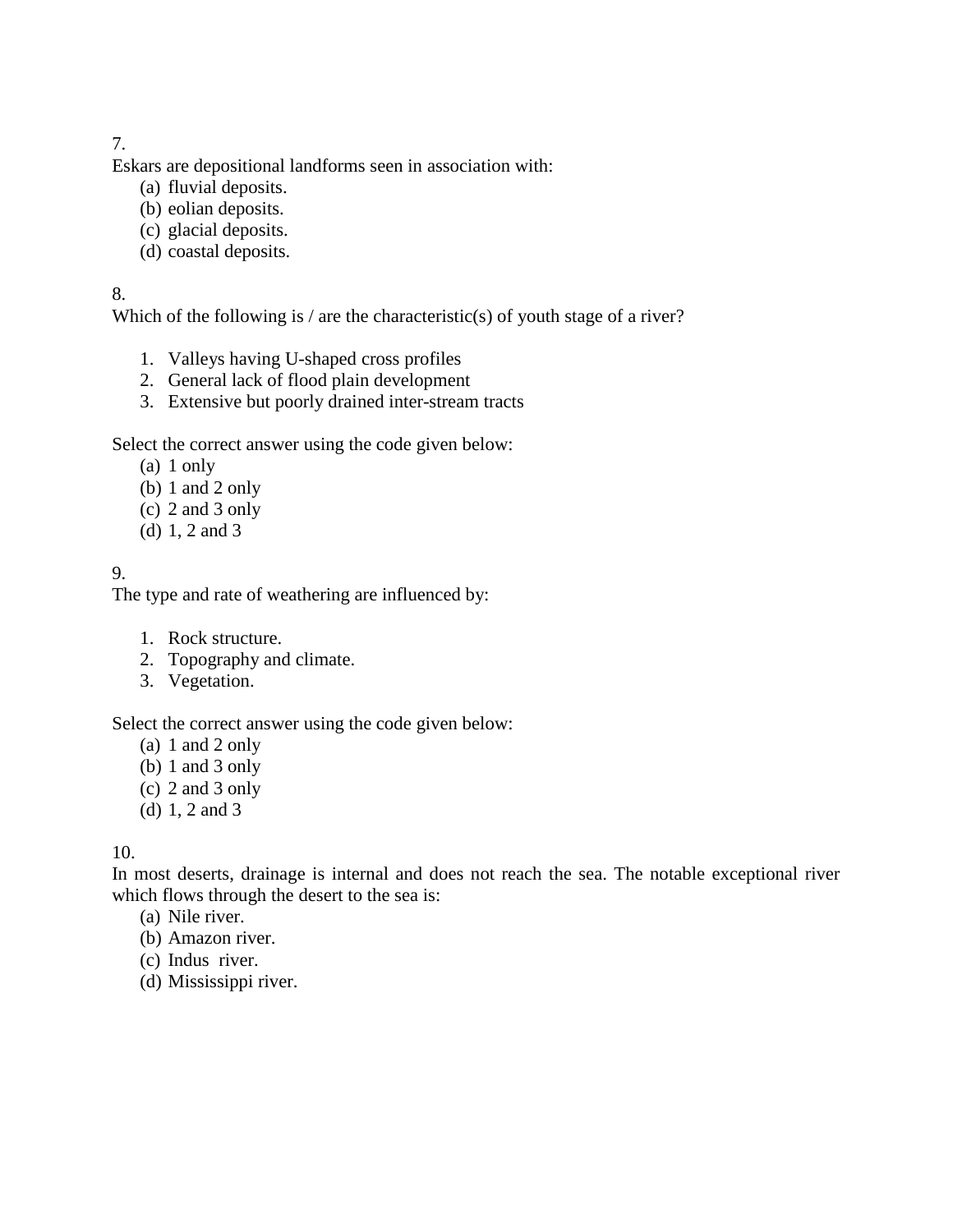The East African rift valleys are good example of which one of the following types of plate boundaries?

- (a) Oceanic Oceanic convergent boundary
- (b) Oceanic Continental convergent boundary
- (c) Continent Continent divergent boundary
- (d) Continent Continent transform boundary

12.

Which one of the following is the percentage of mantle within the Earth's mass (approximate value)?

- (a) 23%
- (b) 37%
- (c) 67%
- (d) 83%

### 13.

Which of the following statements with regard to history of a divergent plate boundary are correct?

- 1. Heat from rising magma beneath a continent causes it to bulge
- 2. Rift valleys develop and lava flows onto the valley floors
- 3. An oceanic ridge system forms
- 4. An oceanic trench and a volcanic island arc form

Select the correct answer using the code given below:

- (a) 1, 2, 3 and 4
- (b) 1, 2 and 3 only
- (c) 2 and 4 only
- (d) 1 and 3 only

#### 14.

Transform plate boundaries form when:

- (a) the two plates move past one another in opposite direction.
- (b) the two plates move towards each other.
- (c) the two plates move away from each other.
- (d) the oceanic plate collides against the continental plate.

#### 15.

Which one of the following supercontinent existed during the late Paleozoic era?

- (a) Rodinia
- (b) Gondwana
- (c) Panthalassa
- (d) Pangaea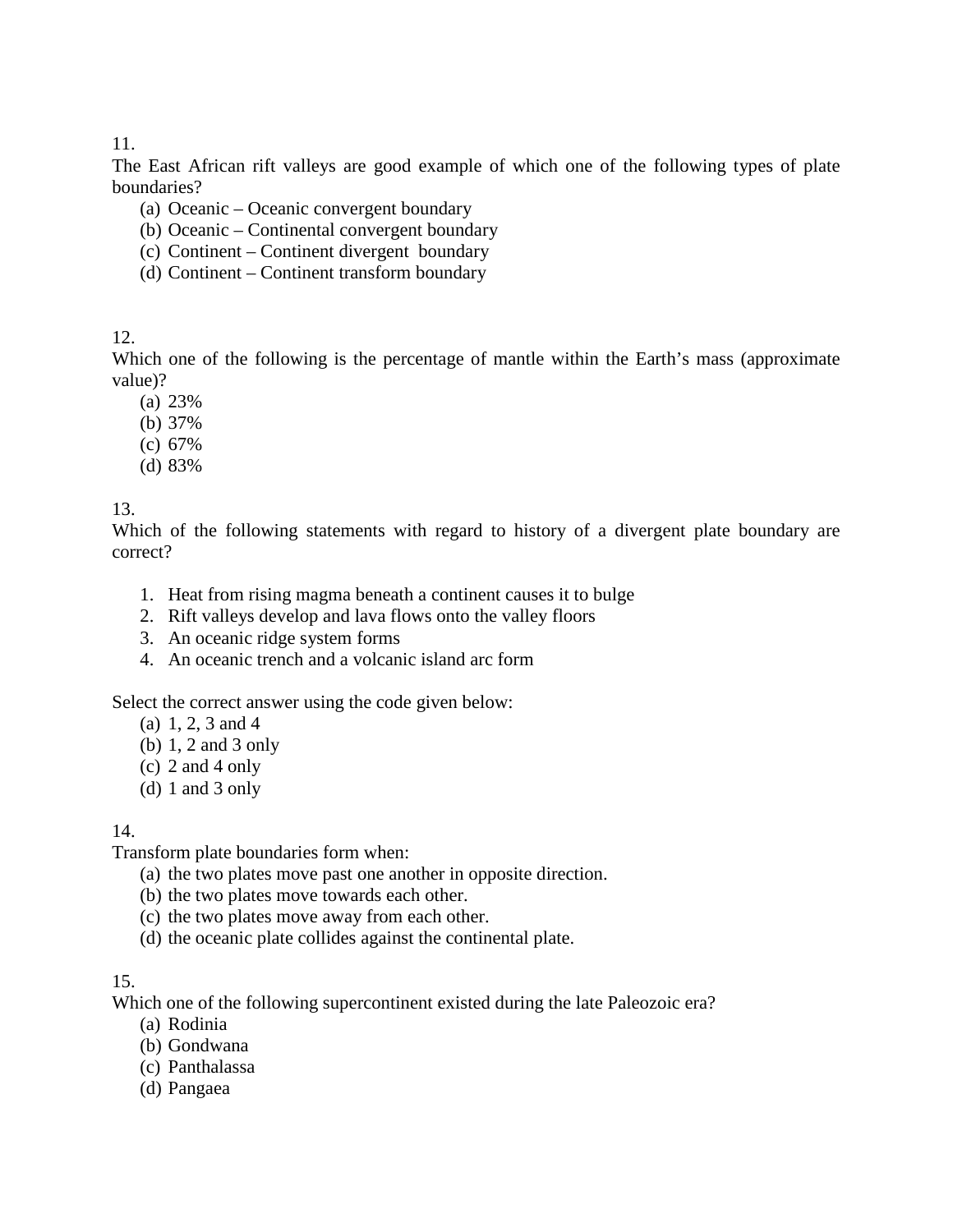Which of the following is / are the characteristic(s) of the fast spreading centre ridges formed at divergent boundaries?

- 1. Wide rift valley
- 2. Sharp incisions
- 3. Varying spreading rates from 55 20 mm/yr
- 4. Flat topography

Select the correct answer using the code given below:

- (a) 2 only
- (b) 2 and 4 only
- (c) 1 and 3
- (d) 2, 3 and 4

# 17.

Which of the following Hermann and Mauguin symbols denote the classes of Isometric system?

- 1. 4/m 3 2/m
- 2. 4 mm
- 3. 222
- 4. 432

Select the correct answer using the code given below:

- (a) 1 and 2
- (b) 1 and 4 only
- (c) 2 and 3
- (d) 1, 3 and 4

# 18.

Dodecahedron and Trapezohedron are the common forms of:

- (a) Felspar group.
- (b) Garnet group.
- (c) Mica group.
- (d) Amphibole group.

# 19.

- 2 V in minerals is estimated by:
	- (a) noting the curvature of the isogyre.
	- (b) the length of the isogyre only.
	- (c) the width of the isogyre only.
	- (d) the length and the width of the isogyre.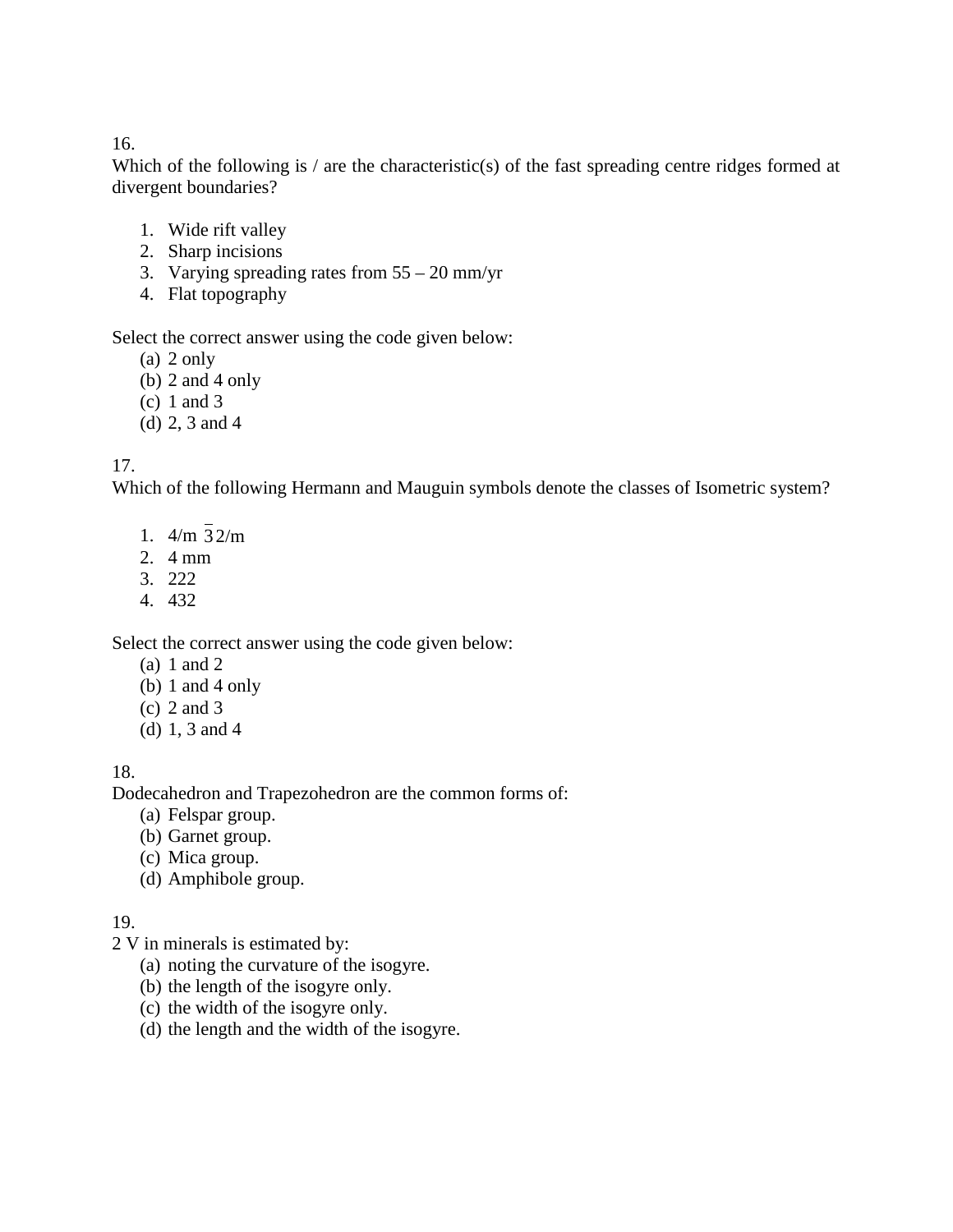Which one of the following crystal systems has more than 3 axes of symmetry and a centre of symmetry?

- (a) Isometric
- (b) Monoclinic
- (c) Hexagonal
- (d) Orthorhombic

# 21.

Which of the following are the crypto crystalline varieties of quartz?

- (a) Rock Crystal and Flint
- (b) Opal, Agate and Chalcedony
- (c) Flint, Chalcedony and Agate
- (d) Quartzite and Agate

# 22.

Which one of the following group of minerals belongs to the Calcite group?

- (a) Magnesite, Siderite and Rhodochrosite.
- (b) Rhodochrosite, Witherite and Cerusite.
- (c) Siderite and Bromlite.
- (d) Smithsonite and Cerusite.

# 23.

The emission of light from a substance while it is being exposed to direct radiation is known as:

- (a) Fluorescence.
- (b) Phosphorescence.
- (c) Iridescence.
- (d) Triboluminescence.

# 24.

Which one of the following minerals is classified as double refracting spar?

- (a) Flourspar
- (b) Feldspar
- (c) Satinspar
- (d) Iceland spar

# 25.

Corona / Reaction texture is formed in forsterite – silica system at:

- (a) Eutectic point.
- (b) Peritectic point.
- (c) Liquidus.
- (d) Solidus.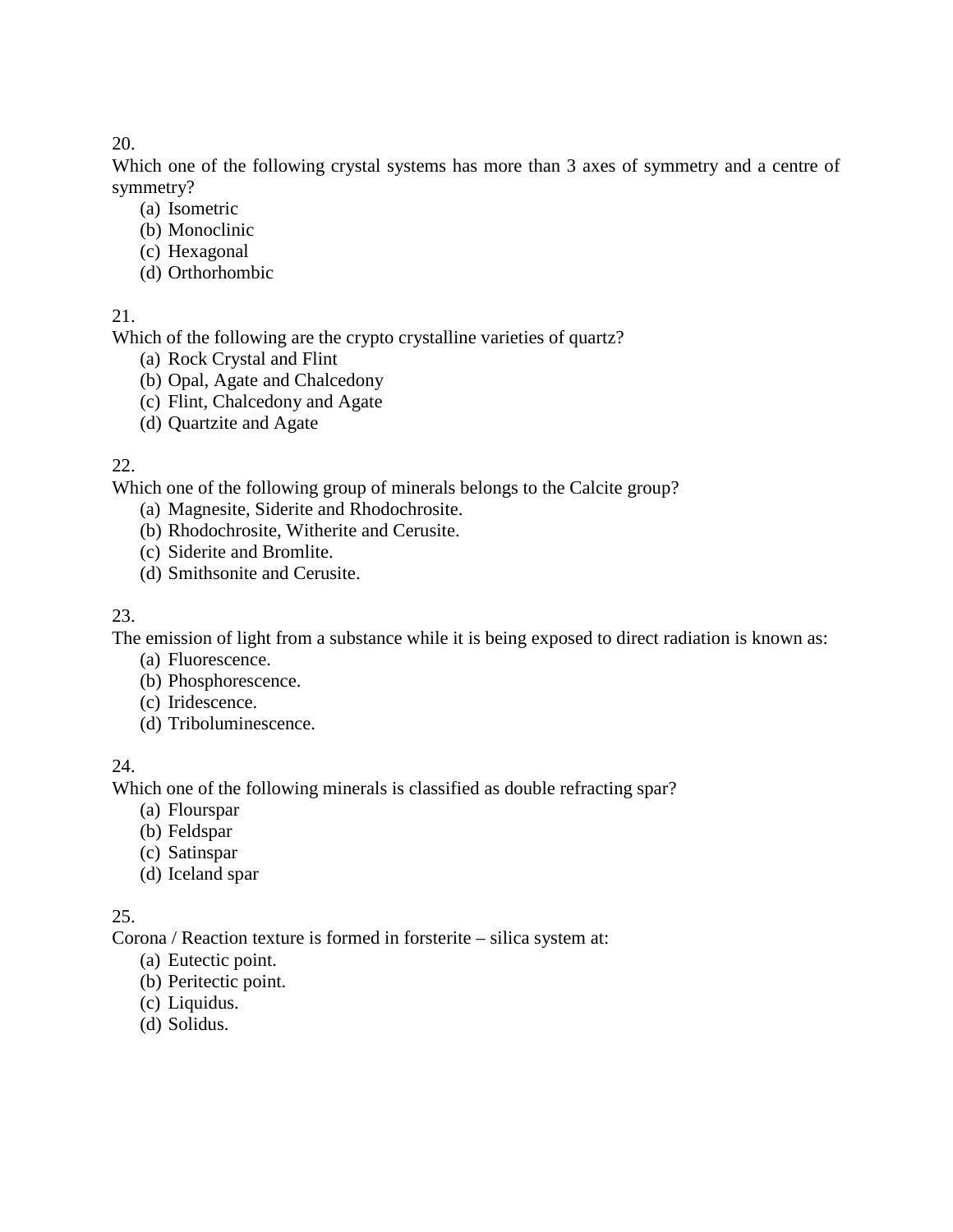During incongruent melting behaviour, enstatite melts and gives rise to:

- (a) Forsterite and melt.
- (b) Ferrosilite and melt.
- (c) Quartz and melt.
- (d) Cristobalite and melt.

# 27.

What is the degree of freedom at peritectic point?

- (a) One
- (b) Two
- (c) Three
- (d) Zero

# 28.

During magma solidification process, olivine reacts with the remaining melt to produce:

- (a) Anorthite.
- (b) Oligoclase.
- (c) Biotite.
- (d) Pyroxene.

## 29.

Which of the following pairs of Rock and Classification are correct?

1. Granite : Felsic oversaturated rock 2. Anorthosite : Felsic saturated rock 3. Nepheline syenite : Felsic undersaturated rock 4. Gabbro : Felsic oversaturated rock

Select the correct answer using the code given below:

- (a) 1 and 2 only
- (b) 1, 2 and 3
- (c) 2, 3 and 4
- (d) 1 and 3 only

### 30.

Which one of the following igneous rocks has the composition of granite and a predominance of large mineral crystals?

- (a) Basalt
- (b) Rhyolite
- (c) Gabbro
- (d) Pegmatite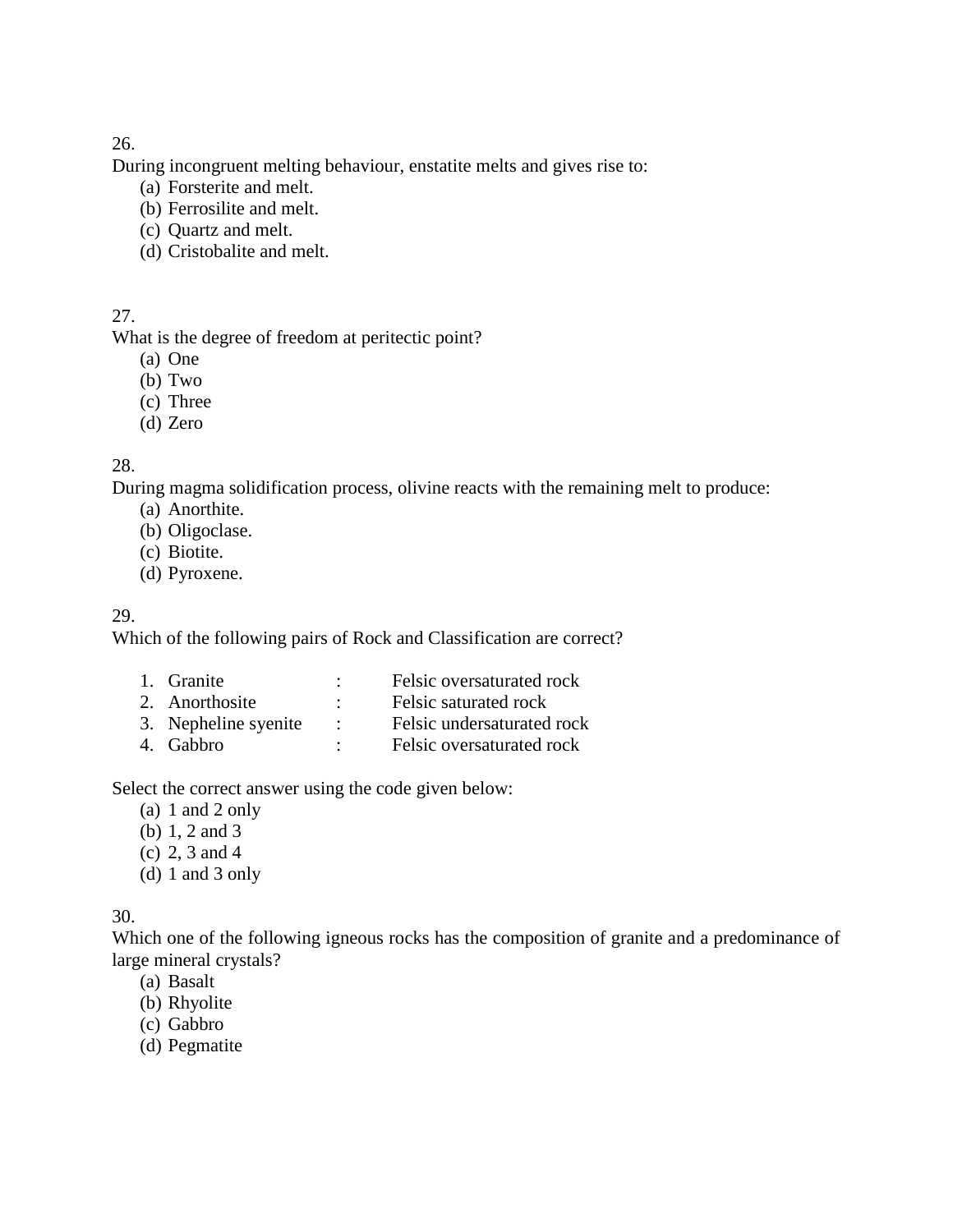Which of the following are discordant igneous bodies?

- 1. Dyke
- 2. Sill
- 3. Batholith
- 4. Chonolith

Select the correct answer using the code given below:

- (a) 1 and 3 only
- (b) 1, 2 and 4
- (c) 1, 3 and 4
- (d) 3 and 4 only

### 32.

According to Udden – Wentworth scale, range of silt grain size is:

- (a)  $2 \text{ mm} 4 \text{ mm}$ .
- (b)  $1/16$  mm  $-2$  mm.
- (c)  $1/256$  mm  $-1/16$  mm.
- $(d) < 1/256$  mm.

### 33.

Arkosic arenite refers to an arenite that contains:

- 1. more than 25% feldspar.
- 2. less than 75% quartz.
- 3. less than 25% feldspar.
- 4. more than 75% feldspar.

Select the correct answer using the code given below:

- (a) 1 only
- (b) 1 and 2
- (c) 2 and 4
- (d) 2 and 3

34.

- At 2-3 km depth of burial in mud rocks:
	- (a) Smectite disappears.
	- (b) Kaolinite disappears.
	- (c) Illite disappears.
	- (d) Chlorite disappears.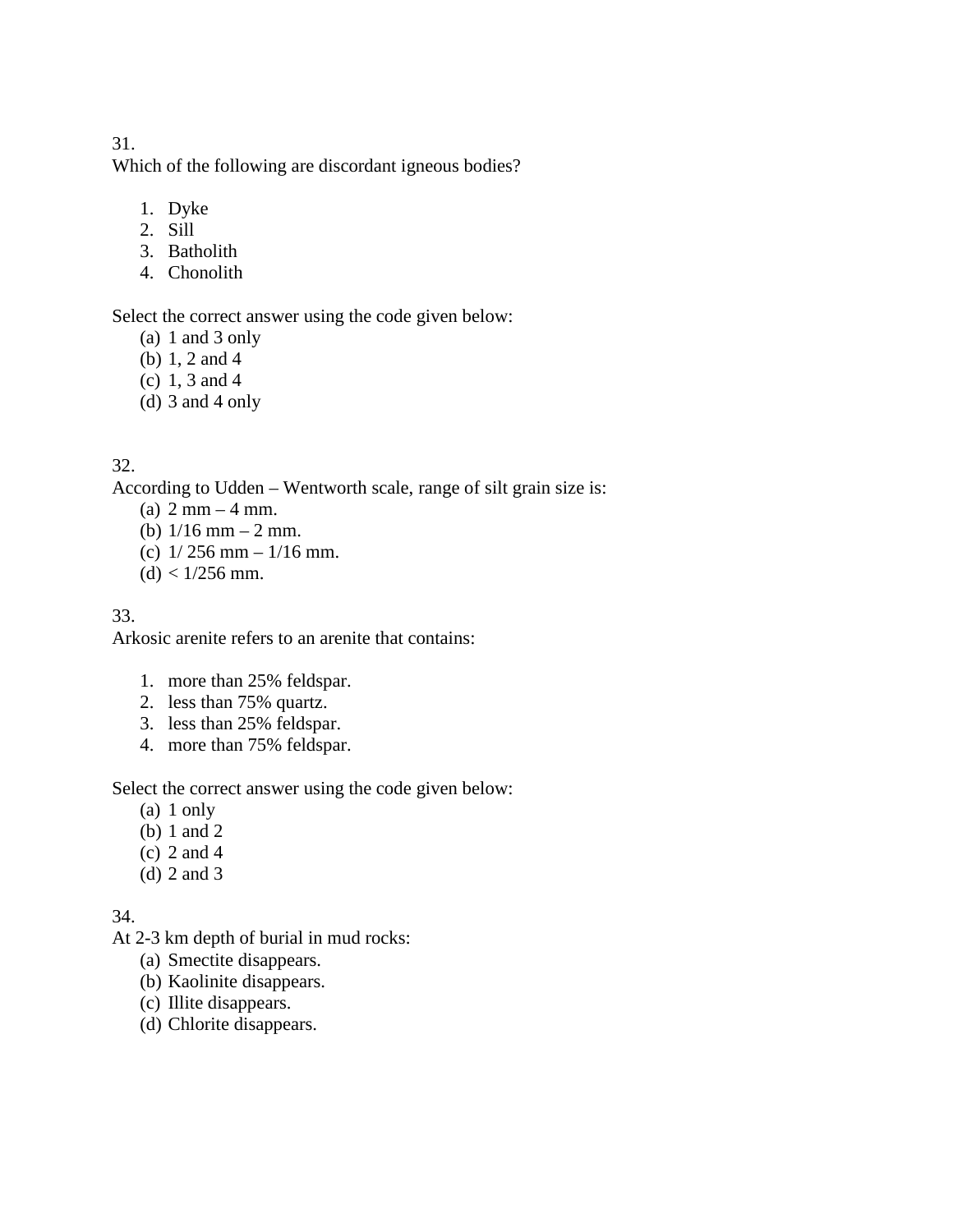Ooids are spherical-subspherical grains consisting of concentric laminae around a nucleus. They form in:

- 1. Agitated water.
- 2. Shallow water.
- 3. Calm water.
- 4. Deep water.

Select the correct answer using the code given below:

- (a) 1 and 2
- (b) 3
- (c) 1 and 4
- (d) 2 only

# 36.

Water formed wave ripple marks have a Ripple Index:

- (a) less than 15.
- (b) less than 30.
- (c) less than 20.
- (d) less than 25.

# 37.

Greywacke is grey coloured fine grained sandstone. It contains:

- 1. > 15% Matrix.
- 2. Sodic plagioclase.
- 3. K Feldspar.

Select the correct answer using the code given below:

- (a) 2 only
- (b) 1 and 3 only
- (c) 1 and 2 only
- (d) 1, 2 and 3

# 38.

Dolomite – sulphate association can be explained under:

- (a) Sabkha model.
- (b) Seepage reflux model.
- (c) Meteoric marine mixing.
- (d) Direct precipitation from sea water.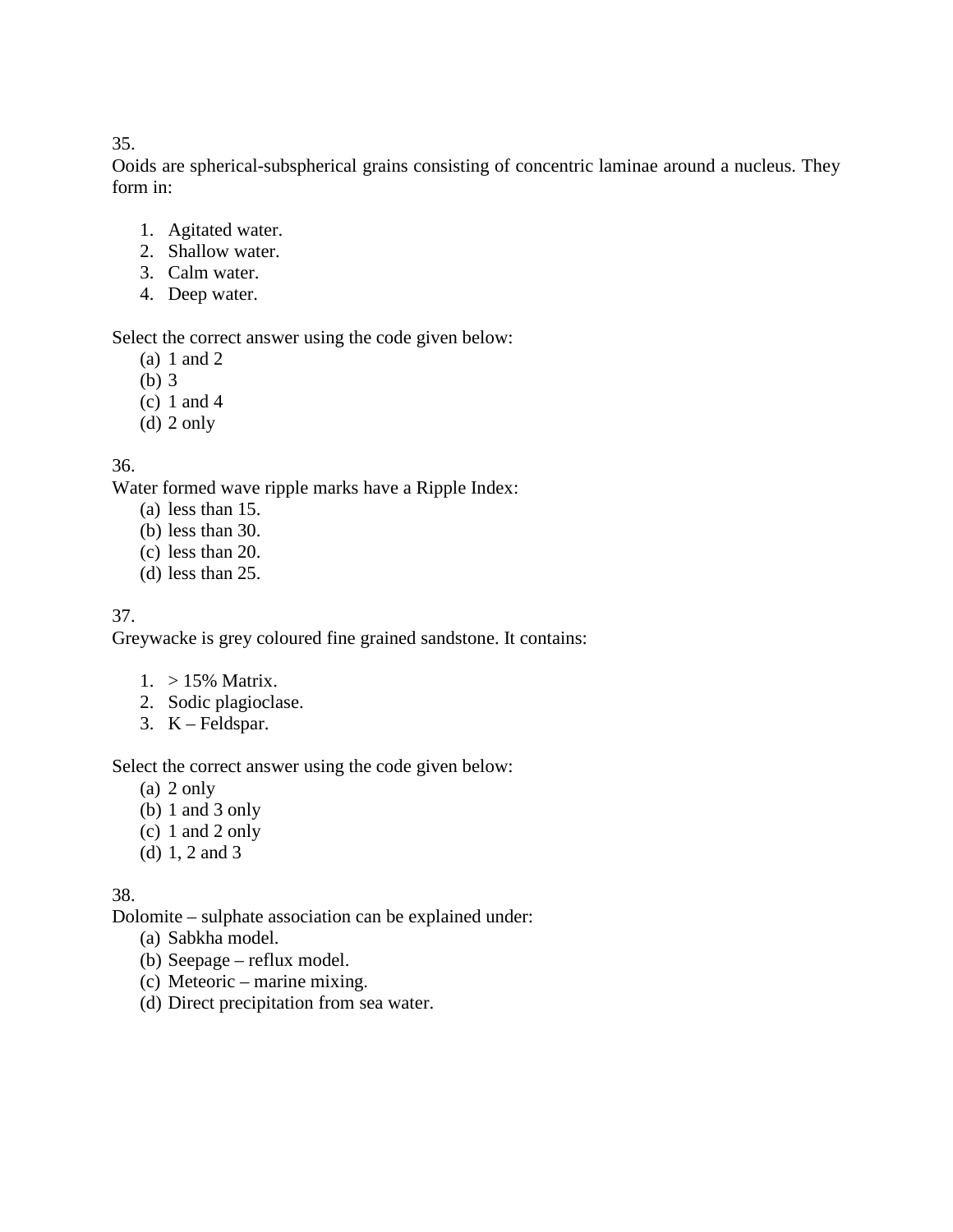Which of the following facies usually occur during medium P-T metamorphism?

- 1. Amphibolite facies
- 2. Green Schist facies and Granulite facies
- 3. Amphibolite and Granulite facies
- 4. Green Schist and Amphibolite facies

Select the correct answer using the code given below:

- $(a)$  4
- (b) 1 and 2
- (c) 3
- (d) 2 only

# 40.

During granulite facies metamorphism, orthopyroxene and plagioclase react to give rise to:

- (a) Hornblende, garnet and quartz.
- (b) Clinopyroxene, garnet and quartz.
- (c) K-feldspar, garnet and quartz.
- (d) Actinolite, garnet and quartz.

## 41.

The history of P-T condition, followed by a rock during a metamorphic event is called:

- (a) Temperature path.
- (b) Composition Pressure path.
- (c) Pressure Temperature Time path.
- (d) Pressure Time path.

### 42.

In the albite – epidote hornfels facies, the breakdown of pyrophyllite gives rise to:

- (a) Andalusite, quartz and  $H_2O$ .
- (b) Kyanite, quartz and  $H_2O$ .
- (c) Sillimanite, quartz and  $H_2O$ .
- (d) Kaolinite, quartz and  $H_2O$ .

### 43.

Coesite, stishovite and rarely microdiamonds are formed during:

- (a) Regional metamorphism.
- (b) Granulite facies metamorphism.
- (c) Shock metamorphism.
- (d) Contact metamorphism.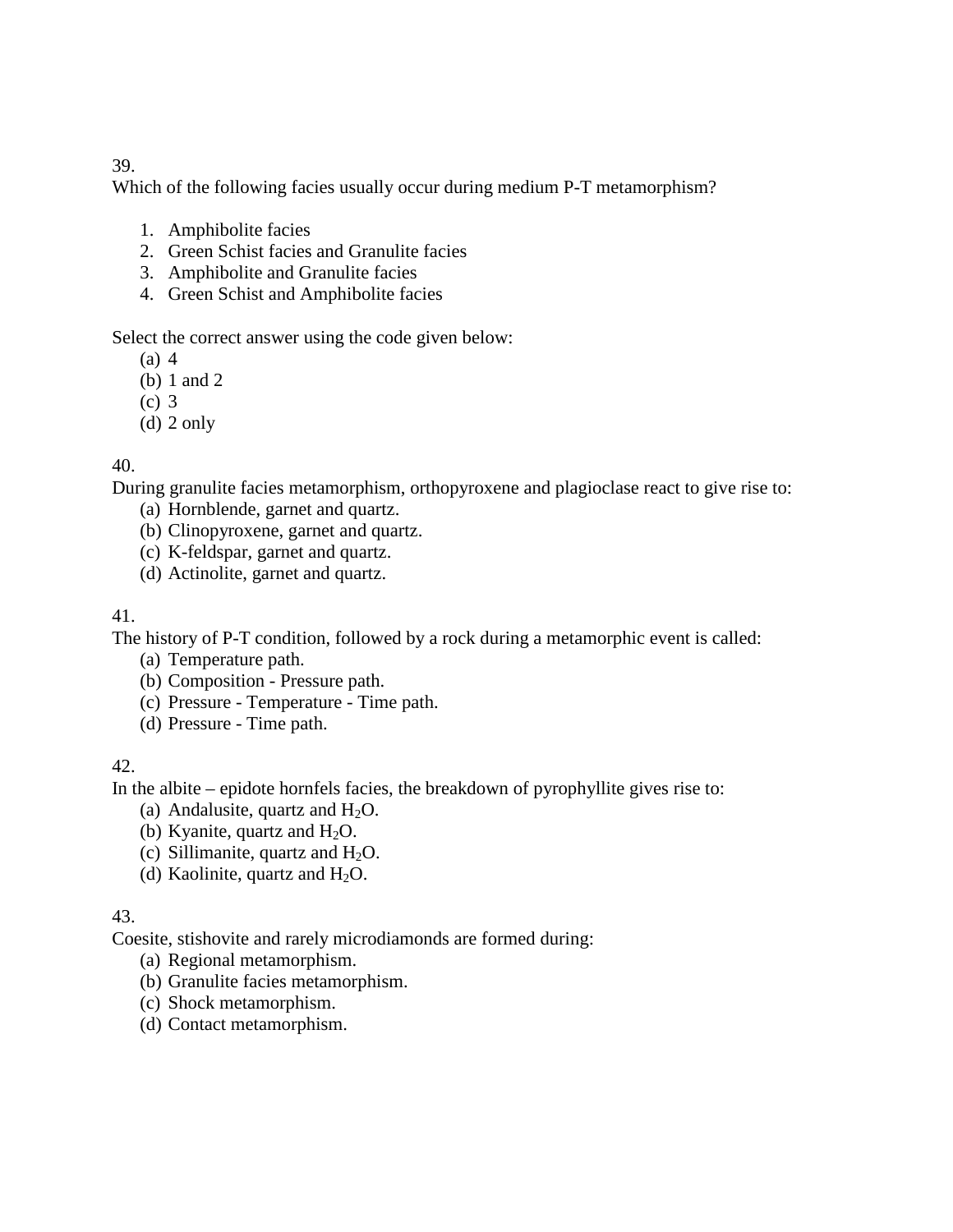Which one of the following clinopyroxene usually occurs during eclogite facies metamorphism?

- (a) Augite
- (b) Diopside
- (c) Omphacite
- (d) Anthophyllite

## 45.

Which one of the following metamorphic reactions is usually considered as a good thermometer?

- (a) Net transfer reaction
- (b) Exchange reaction
- (c) Solid fluid reaction
- (d) Discontinuous reaction

# 46.

In an overturned fold:

- 1. axial plane is inclined.
- 2. both the limbs dip in one direction.
- 3. the normal limb has been rotated through more than  $90^\circ$ .

Select the correct answer using the code given below:

- (a) 1 only
- (b) 1 and 2
- (c) 2 only
- (d) 1 and 3

# 47.

What is the inclination of the Earth's surface from the horizontal termed as?

- (a) Slope
- (b) Dip
- (c) Plunge
- (d) Rake

# 48.

The Plunge of a fold means:

- (a) inclination of hinge line with horizontal.
- (b) average inclination of both limbs with horizontal.
- (c) inclination of fold crest line with horizontal.
- (d) inclination of fold axis with horizontal.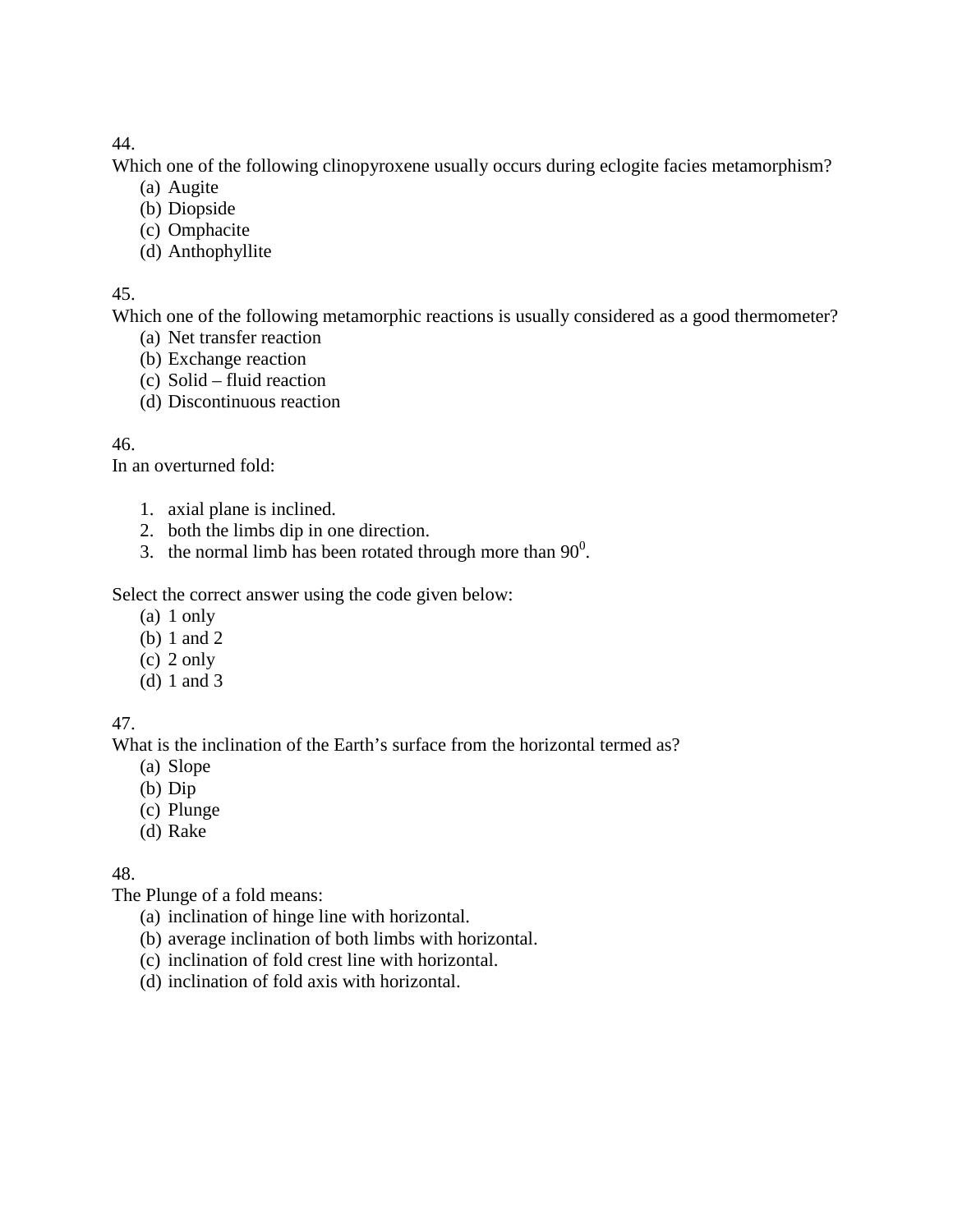An unconformity essentially means a break in:

- 1. paleontological history.
- 2. depositional history.
- 3. structural history.

Select the correct answer using the code given below:

- (a) 1 and 2 only
- (b) 1 and 3 only
- (c) 2 only
- (d) 1, 2 and 3

#### 50.

In an isoclinal fold, both the limbs:

- 1. dip at equal angles in same direction.
- 2. dip at equal angles in opposite direction.
- 3. are nearly horizontal.

Select the correct answer using the code given below:

- (a) 2
- (b) 1 only
- (c) 1 and 3
- (d)  $3$  only

#### 51.

If the heave of a fault is zero, then the fault is:

- (a) high angle fault.
- (b) low angle fault.
- (c) horizontal fault.
- (d) vertical fault.

#### 52.

Reverse faults are responsible for:

- (a) lengthening of strata.
- (b) shortening of strata.
- (c) overturning of strata.
- (d) thinning of strata.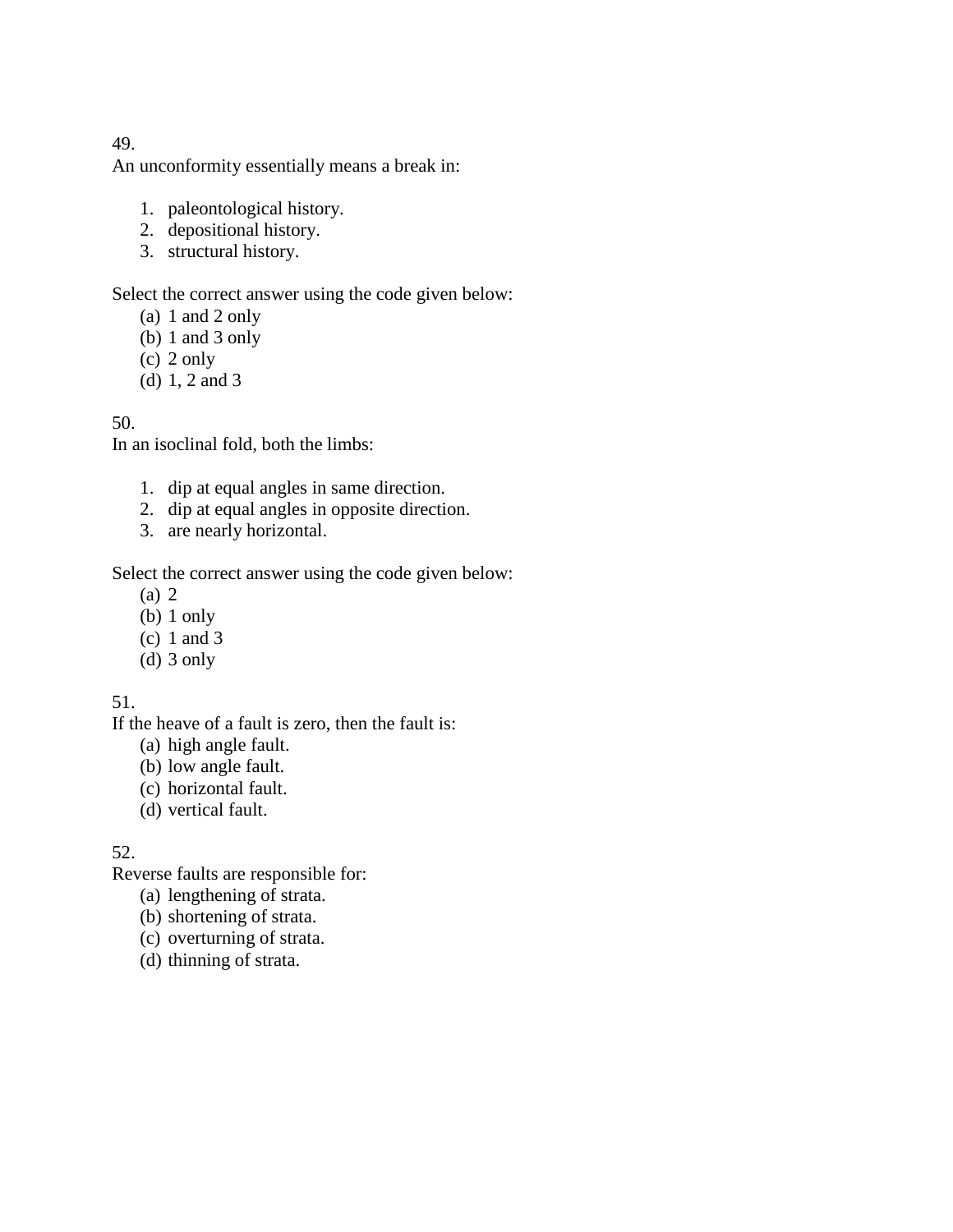Diagenetic joints are formed:

- 1. during formation of the rock.
- 2. after formation of the rock.
- 3. during earthquake disturbances.

Select the correct answer using the code given below:

- (a) 1 only
- (b) 2
- (c) 1 and 3
- (d) 3 only

54.

Ophiceras zone of Triassic belongs to:

- (a) Lower Triassic.
- (b) Middle Triassic.
- (c) Upper Triassic.
- (d) Jurassic.

55.

A red to brown, ferruginous, oolitic limestone known as Dhosa Oolite belongs to topmost member of:

- (a) Umia formation.
- (b) Katrol formation.
- (c) Chari formation.
- (d) Patcham formation.

# 56.

Syringothyris limestone formation containing *Syringothyris cuspidata* belongs to:

- (a) Lower Carboniferous.
- (b) Upper Carboniferous.
- (c) Middle Carboniferous.
- (d) Permian.

# 57.

A major marine transgression occurred in the western India after Vindhyan sedimentation during:

- (a) Cretaceous.
- (b) Jurassic.
- (c) Pliocene.
- (d) Pleistocene.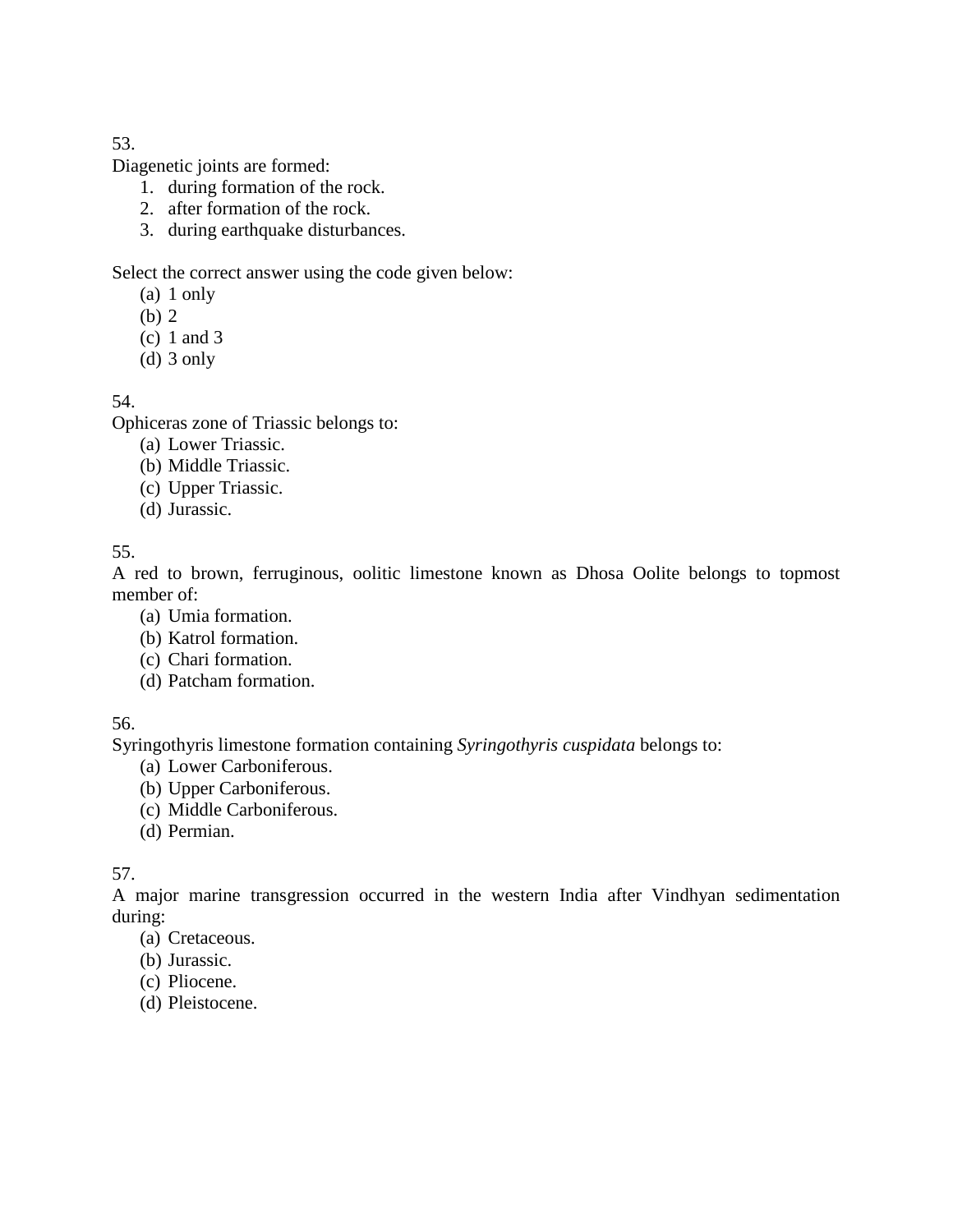Disang shales are of:

- (a) Lower Cretaceous age.
- (b) Paleocene Eocene age.
- (c) Pliocene age.
- (d) Pleistocene age.

### 59.

Nahan Formation of Himachal Pradesh is equivalent to:

- (a) Upper Siwalik subgroup.
- (b) Middle Siwalik subgroup.
- (c) Lower Siwalik subgroup.
- (d) Dagshai Formation.

# 60.

The intestine in an inarticulate brachiopod ends:

- (a) blindly.
- (b) in an anus.
- (c) in umbo.
- (d) below the hinge line.

# 61.

In *Terebratula*, the hinge line is:

- (a) long only.
- (b) curved only.
- (c) long and straight.
- (d) short and curved.

# 62.

In Ammonoids, the suture lines became complex during:

- (a) Cambrian.
- (b) Carboniferous.
- (c) Permian.
- (d) Triassic.

# 63.

Conodonts occurred during:

- (a) Upper Cambrian Triassic.
- (b) Silurian Devonian.
- (c) Cambrian Silurian.
- (d) Ordovician Jurassic.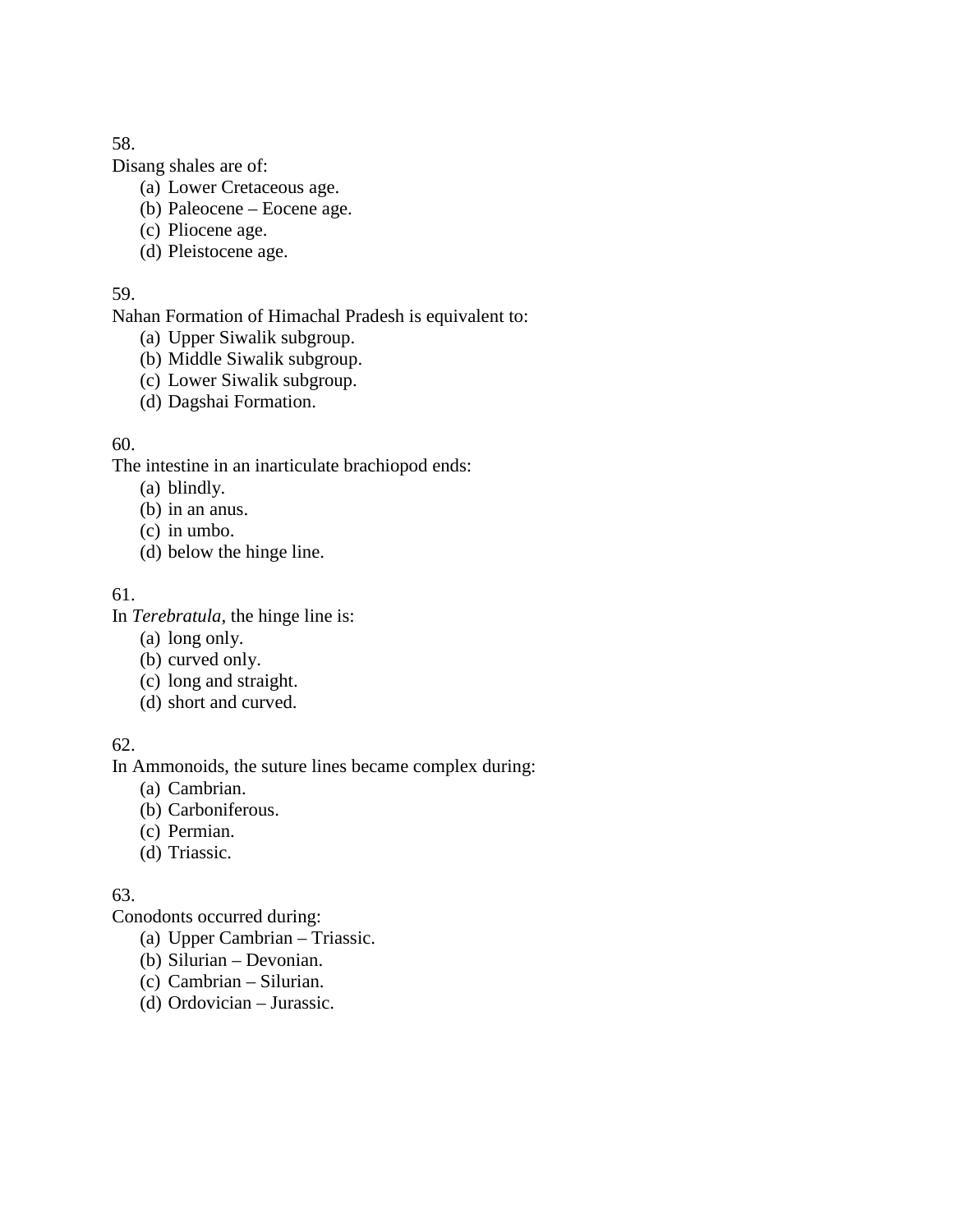*Monograptus*, a graptolite occurred during:

- (a) Cambrian.
- (b) Silurian.
- (c) Ordovician Lower Devonian.
- (d) Carboniferous.

## 65.

The age range of Micraster is:

- (a) Carboniferous.
- (b) Permian.
- (c) Jurassic.
- (d) Upper Cretaceous-Paleocene.

# 66.

Consider the following statements with regard to atmospheric window:

- 1. These windows are wavelength bands.
- 2. Within these windows, the atmosphere allows a relatively high transmission of electromagnetic energy.
- 3. The windows in the visible and reflected-infrared regions extend from 0.4μm to 3μm.

Which of the statements given above is / are correct?

- (a) 1 only
- (b) 2 only
- (c) 1 and 3 only
- (d) 1, 2 and 3

# 67.

Consider the following statements with regard to 'Black Body':

- 1. It absorbs all incident radiations.
- 2. No other body can emit more energy than a black body.
- 3. Emission from a black body is independent of direction.

Which of the statements given above is / are correct?

- (a) 1 only
- (b) 2 only
- (c) 2 and 3 only
- (d) 1, 2 and 3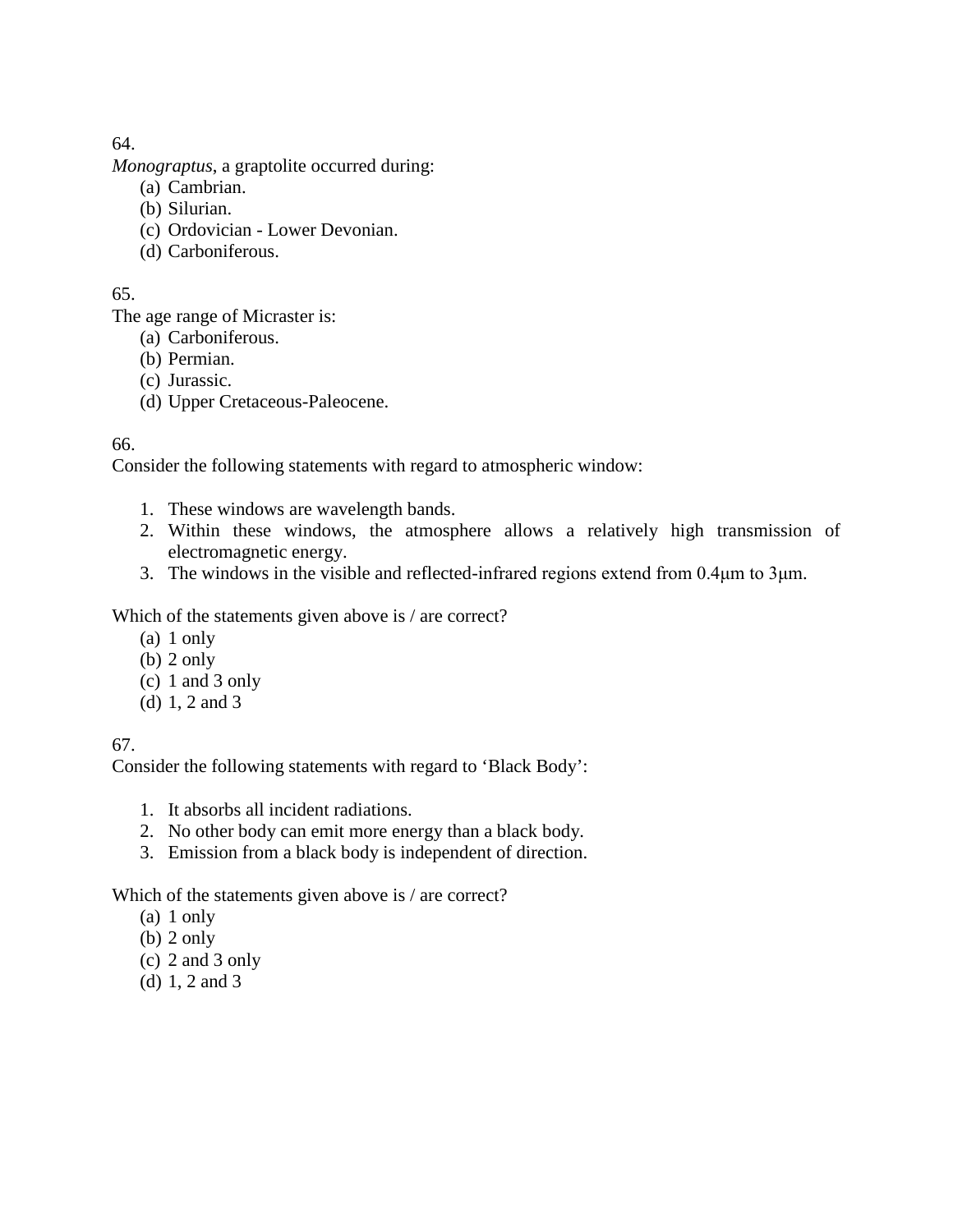Consider the following statements about Pixel:

- 1. It is a picture element.
- 2. It is the smallest component of multispectral image as determined by a single optic fibre.
- 3. It has no spatial and spectral attributes.

Which of the statements given above is / are correct?

- (a) 1 only
- (b) 2 only
- (c) 1 and 2
- (d) 3

### 69.

Taking a photograph of an object on a clear bright day is an example of:

- (a) active remote sensing.
- (b) passive remote sensing.
- (c) microwave remote sensing.
- (d) thermal remote sensing.

#### 70.

Consider the following statements in respect of electromagnetic energy:

- 1. It refers to all energy that moves with the speed of light.
- 2. The energy moves in a longitudinal wave pattern.
- 3. The natural source of electromagnetic energy is the Sun.

Which of the statements given above is / are correct?

- (a) 1 and 2 only
- (b) 1 and 3 only
- (c) 3 only
- (d) 1, 2 and 3

71.

Which one of the following was the first Indian experimental remote sensing satellite?

- (a) Rohini
- (b) Bhaskara 1
- (c) Cartosat
- (d)  $IRS 1A$

### 72.

The stony-iron meteorites made up of nickel-iron and silicates in approximately equal proportions is called:

- (a) Siderites.
- (b) Siderolites.
- (c) Aerolites.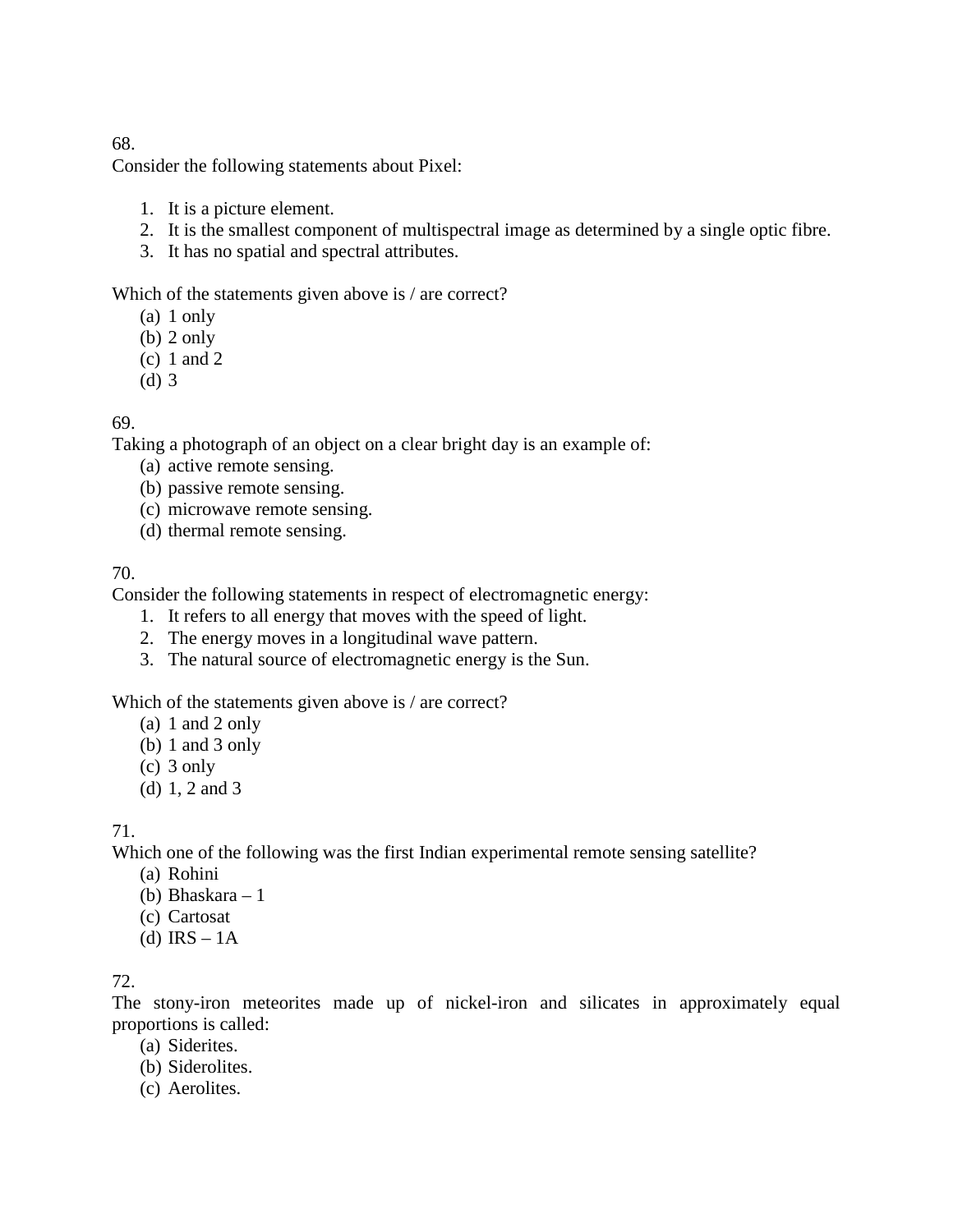#### (d) Chondrites.

73.

Tektites are:

- (a) iron meteorites.
- (b) basaltic rock.
- (c) silica rich meteorites.
- (d) ore of iron.

#### 74.

The elements with same neutron number (N) but different number of Protons (Z) and mass number (A) are called:

- (a) isobars.
- (b) isotopes.
- (c) isoheights.
- (d) isotones.

# 75.

Elements which readily form ions with an outermost 8 – electron shell are:

- (a) siderophile.
- (b) chalcophile.
- (c) lithophile.
- (d) atmophile.

# 76.

Which one of the following methods is used for dating recent geological event?

(a)  $^{235}U - ^{206}Pb$  method (b)  ${}^{87}Rb - {}^{87}Sr$  method (c)  $^{14}$ C dating method (d)  ${}^{40}$ K –  ${}^{40}$ Ar method

# 77.

In a weathering environment, which of the following combinations in order of decreasing mobility from left to right mark the relative element mobility?

(a) Mg, Fe, Al, K, Na, Si, Ca (b) Mg, Ca, Al, Fe, Na, K, Si (c) Ca, K, Si, Mg, Na, Fe, Al (d) K, Na, Al, Ca, Mg, Fe, Si

# 78.

Which one of the following geophysical methods is suitable for exploration of ground water?

- (a) Gravity method
- (b) Resistivity method
- (c) Self potential method
- (d) Seismic method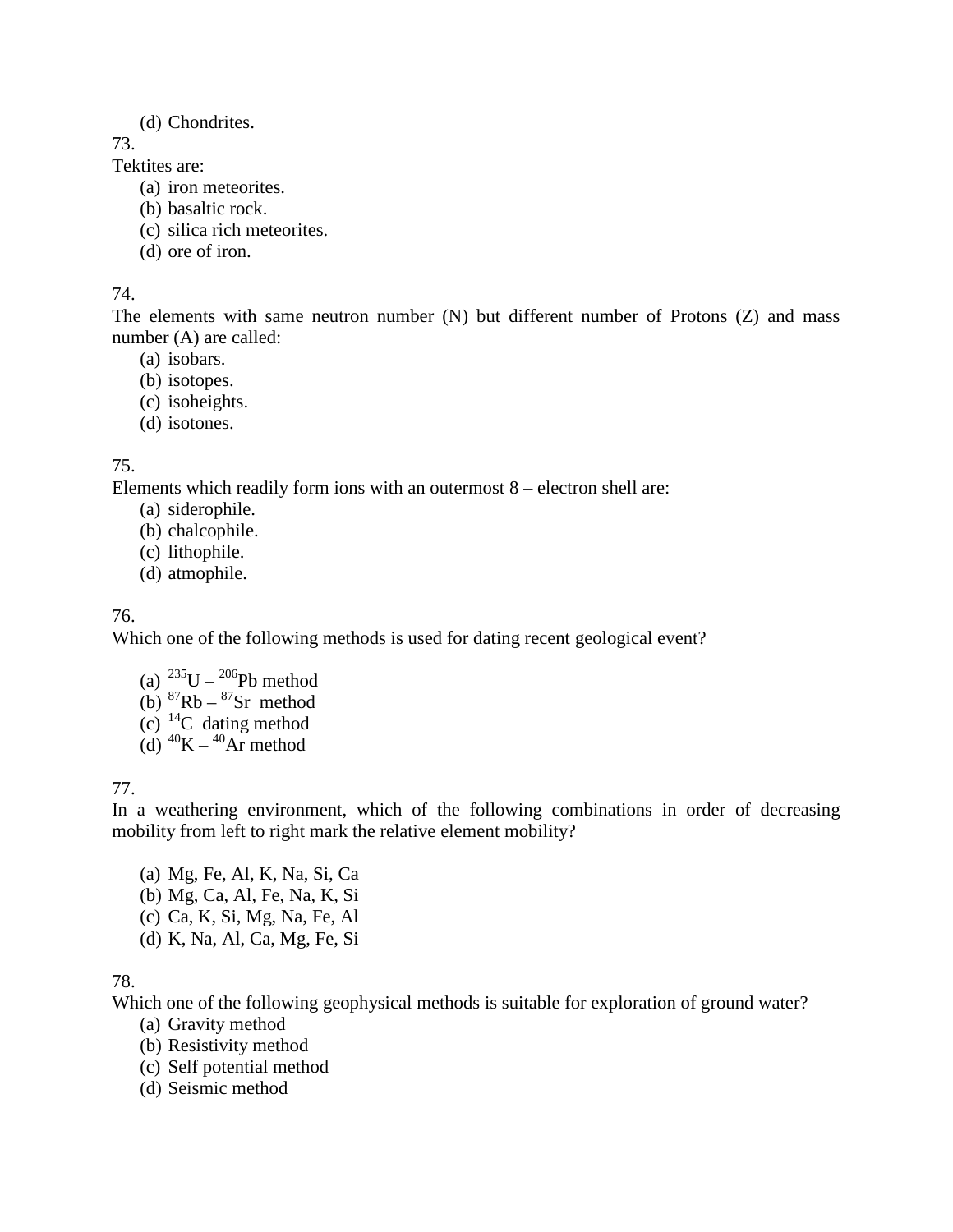What is the use of Brunton compass in the field mapping?

- 1. Measuring dip and strike of beds
- 2. Measuring trend and plunge of lineation
- 3. Determining altitude of a location
- 4. Geological traverse

Select the correct answer using the code given below:

- (a) 1, 2 and 4
- (b) 1, 2 and 3
- (c) 1 and 4 only
- (d) 2, 3 and 4

# 80.

For acquiring remotely sensed data, satellites use:

- 1. reflected sunlight.
- 2. reflected electromagnetic radiation.
- 3. Charged Couple Device (CCD).
- 4. photographic cameras.

Select the correct answer using the code given below:

- (a) 1 and 3
- (b) 2 and 3
- (c) 1 and 4
- (d) 2 only

#### 81.

Shotcrete is a:

- (a) type of concrete used in building masonry dams.
- (b) metal screen with 4 inch openings used in anchor bolts.
- (c) fibre reinforced spray that prevents small rock fragments from falling.
- (d) standard rock bolt usually  $10 25$  metres long and grouted with a cement grout.

#### 79.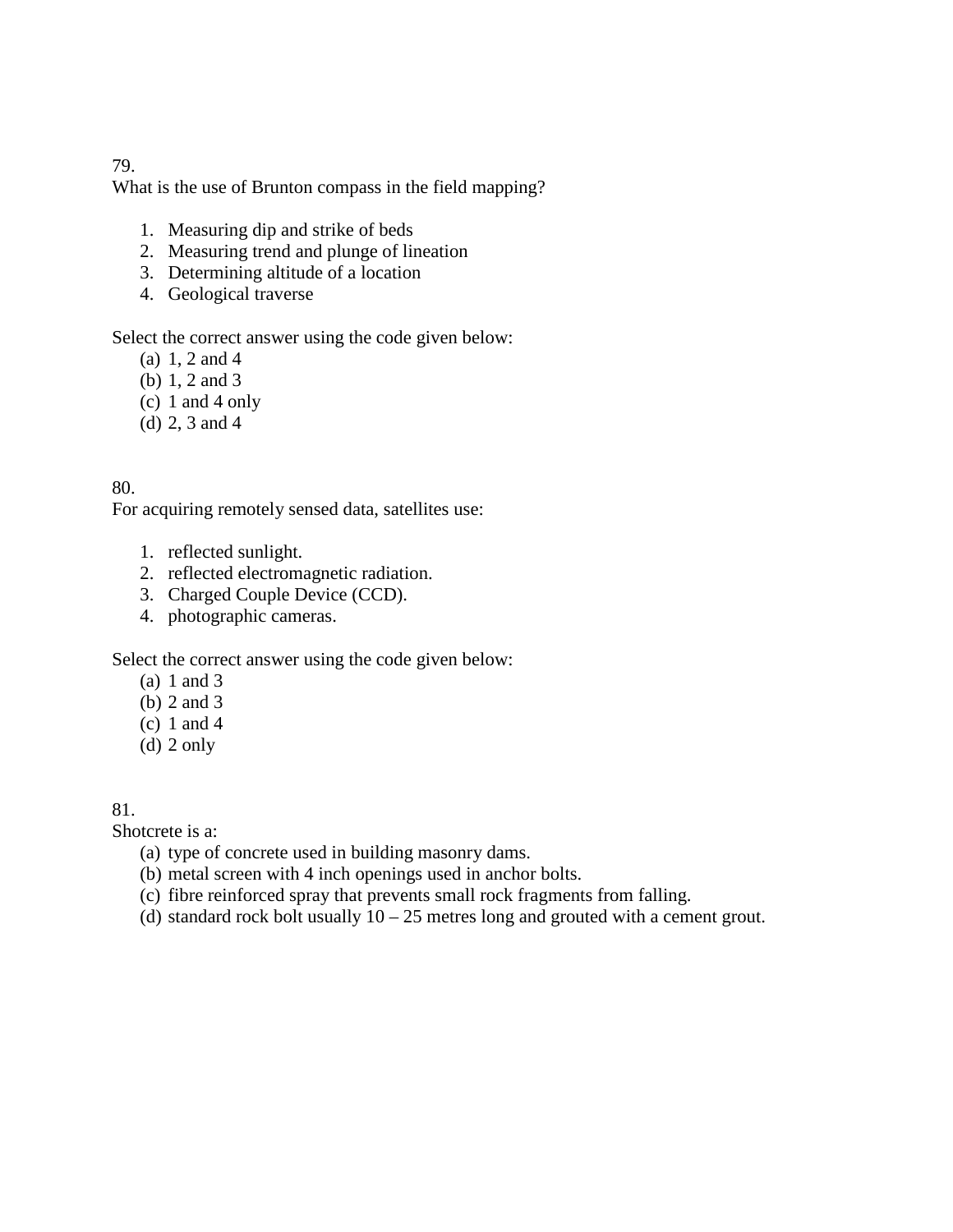Gossans or cap rocks are NOT good indicators of which of the following types of deposits?

- 1. Hydrothermal deposits
- 2. Placer deposits
- 3. Residual deposits
- 4. Secondary sulphide deposits

### Select the correct answer using the code given below:

- (a) 1, 2 and 3
- (b) 1, 3 and 4
- (c) 2 and 3 only
- (d) 1, 2 and 4

### 83.

Which one of the following exploration drilling methods is suitable for geochemical sampling in upper few metres of unconsolidated material?

- (a) Power auger drilling
- (b) Rotary air blast drilling
- (c) Diamond drilling
- (d) Hand auger drilling

#### 84.

Which of the following are NOT used as gemstone?

- 1. Graphite
- 2. Asbestos
- 3. Corundum
- 4. Dolomite

Select the correct answer using the code given below:

- (a) 1 and 4 only
- (b) 1, 2 and 4
- (c) 1, 2 and 3
- (d) 2, 3 and 4

### 85.

Copper deposits of Singhbhum are NOT examples of:

- 1. Fissure vein deposits.
- 2. Shear zone deposits.
- 3. Saddle reef deposits.
- 4. Ladder vein deposits.

Select the correct answer using the code given below:

- (a) 1, 2 and 4
- (b)  $3$  and  $4$  only
- (c) 1, 2 and 3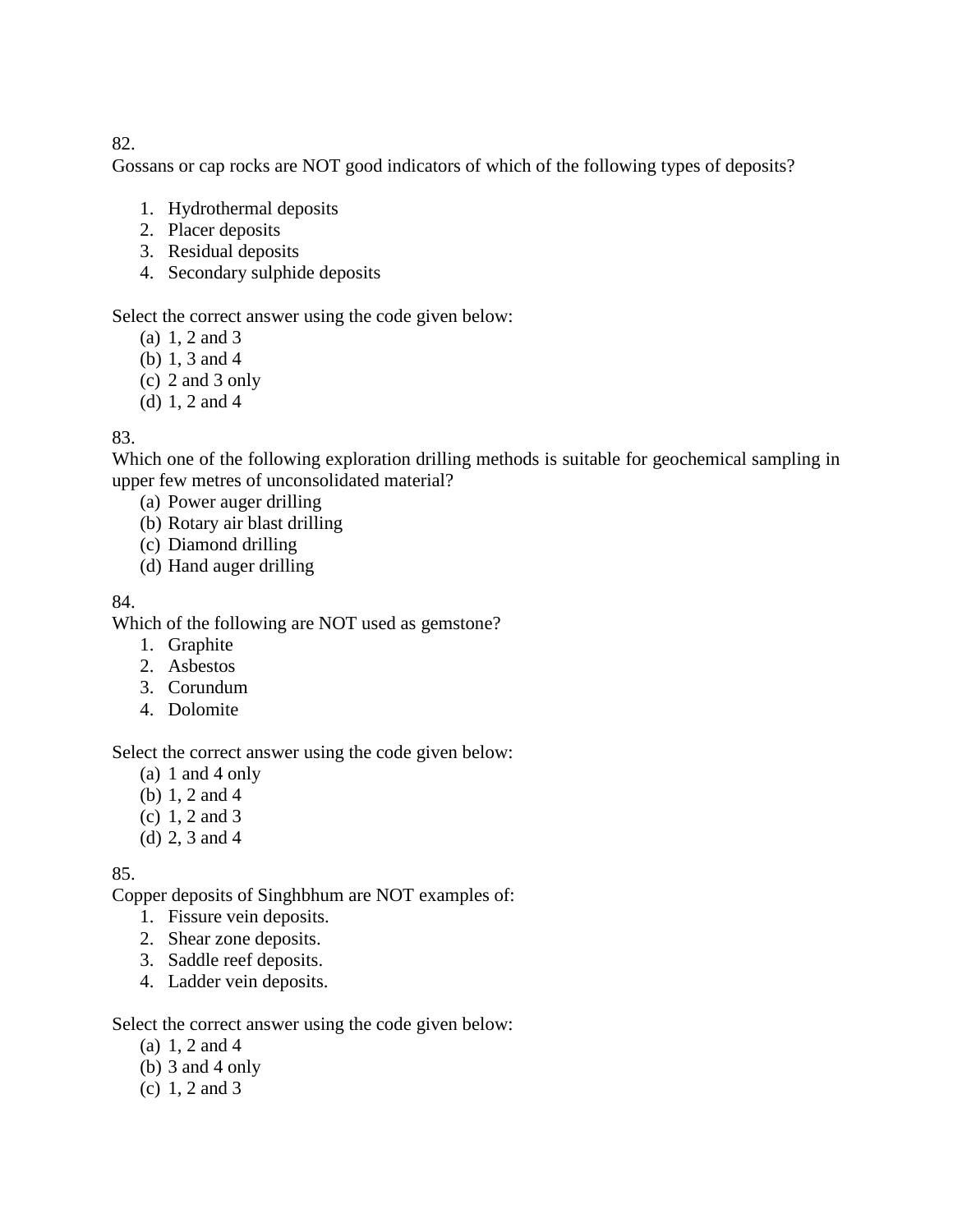#### (d) 1, 3 and 4

#### 86.

Which of the following is / are ores of Tungsten?

- 1. Scheelite
- 2. Azurite
- 3. Wolframite
- 4. Psilomelane

Select the correct answer using the code given below:

- (a) 3 only
- (b) 2 and 4
- (c) 3 and 4
- (d) 1 and 3

### 87.

The petroleum deposits of Digboi oil field occur in the rock sequences of:

- (a) Eocene age.
- (b) Miocene age.
- (c) Oligocene age.
- (d) Palaeocene age.

#### 88.

The largest deposit of sillimanite in India is found at:

- (a) Pohra in Bhandara district, Maharashtra.
- (b) Sonapahar in Meghalaya.
- (c) Keonjhar in Odisha.
- (d) Bastar district in Chattisgarh.

#### 89.

Proterozoic Banded Iron Formations (BIF) are:

- 1. Sedimentary deposits.
- 2. Metamorphic deposits.
- 3. Hydrothermal deposits.
- 4. Magmatic deposits.

Select the correct answer using the code given below:

- (a) 1 and 2
- (b) 4
- (c) 1 only
- (d) 2 and 3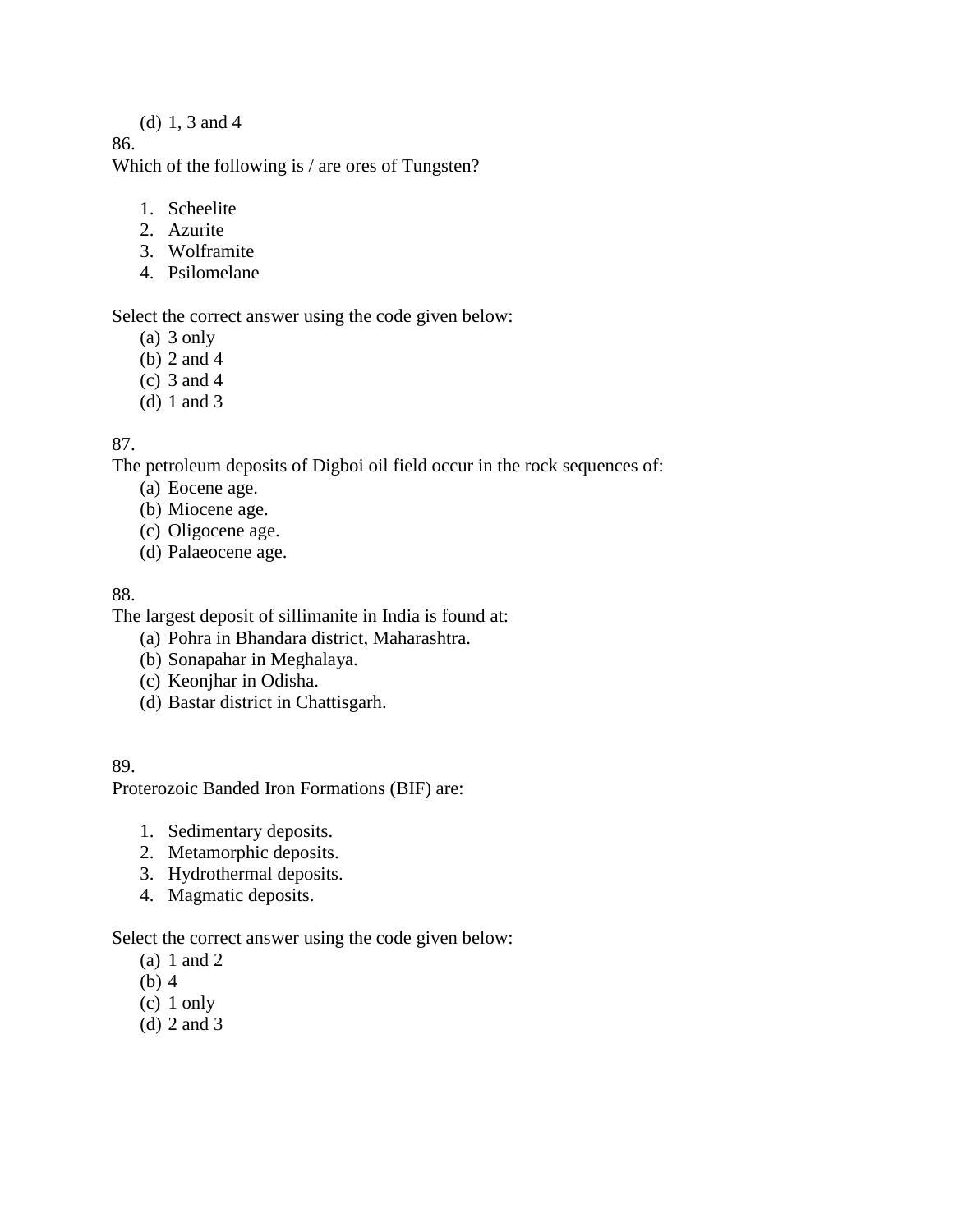Which of the following are ores of aluminium?

- 1. Gibbsite
- 2. Pyrolusite
- 3. Bauxite
- 4. Malachite

Select the correct answer using the code given below:

- (a) 1, 2 and 3
- (b) 3 only
- (c) 1 and 3 only
- (d) 2 and 4

#### 91.

Which of the following pairs of metal and ore mineral are correctly matched?

- 1. Copper : Chalcopyrite
- 2. Zinc : Sphalerite<br>3 Lead : Bornite
- $3.$  Lead  $\cdot$

Select the correct answer using the code given below:

- (a) 1 only
- (b) 2 and 3 only
- (c) 1 and 2 only
- (d) 1, 2 and 3

### 92.

Which of the following raw materials are used in the production of cement?

- 1. Gypsum
- 2. Limestone
- 3. Clay
- 4. Silica

Select the correct answer using the code given below:

- (a) 1 and 2 only
- (b) 1, 2 and 3
- (c) 1, 3 and 4
- (d) 2, 3 and 4

## 93.

In contact metasomatic deposits, which one of the following rock types is the best host rock?

- (a) Calcareous rock
- (b) Argillaceous rock
- (c) Arenaceous rock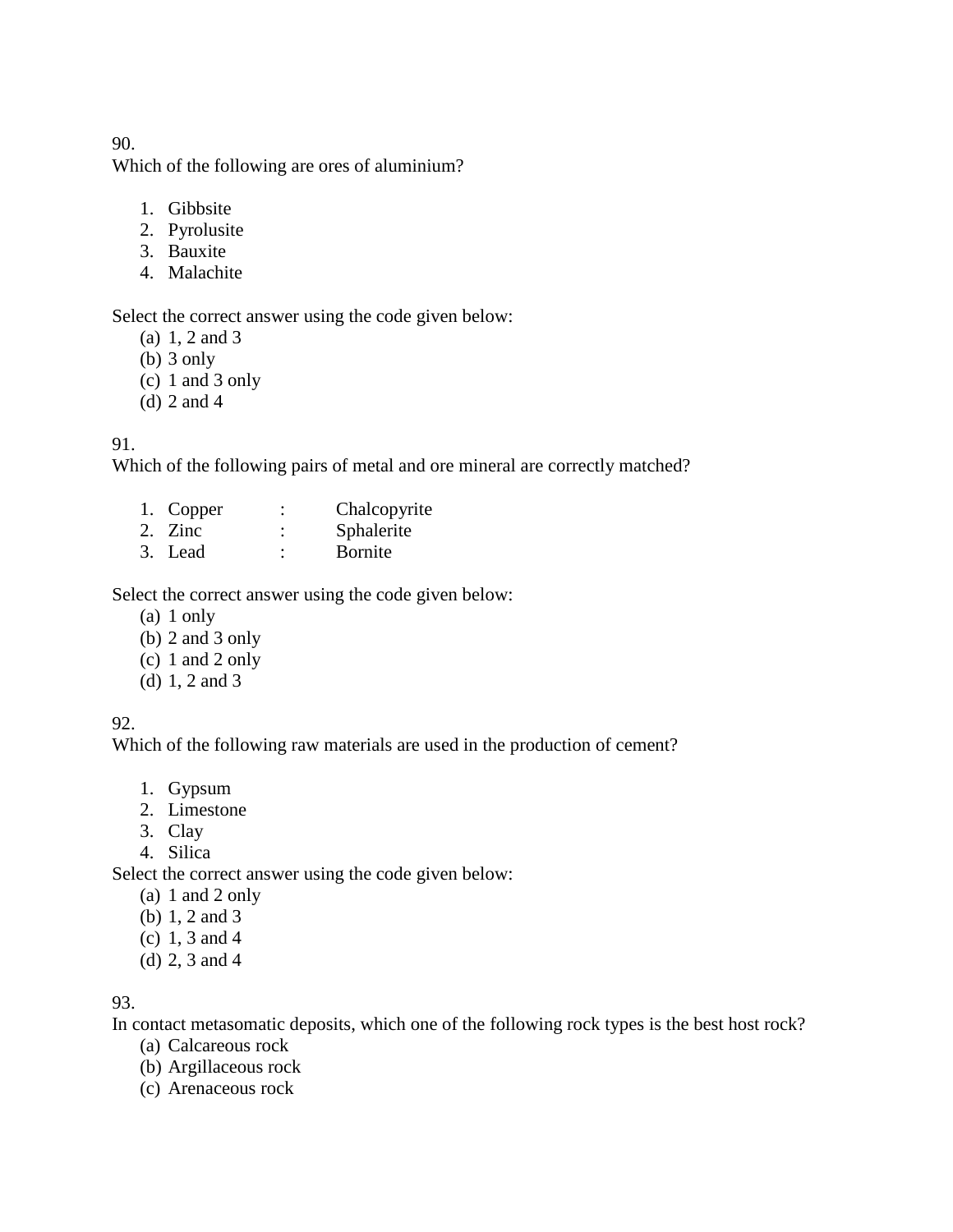#### (d) Alkaline rock

94.

The tooth like projections in a spillway bucket is known as:

- (a) Chutes.
- (b) Penstocks.
- (c) Training walls.
- (d) Dentates.

95.

The reservoir of which of the following dams is named as Govind Sagar?

- (a) Tehri dam
- (b) Bhakra dam
- (c) Koyna dam
- (d) Periyar dam

# 96.

A horizontal or near horizontal underground excavation open to the surface at one end only is known as:

- (a) tunnel.
- (b) adit.
- (c) raise.
- (d) shaft.

97.

A dam will always have a:

- 1. spillway.
- 2. penstock.
- 3. power house.
- 4. reservoir.

Select the correct answer using the code given below:

- (a) 1 only
- (b) 2 and 3
- (c) 3 and 4
- (d) 1 and 4

98.

Some rock testing procedures are given below:

- 1. Brazilian test.
- 2. Schmidt Hammer test.
- 3. Point load test.

Which of the above tests is / are known as index test(s)?

- (a) 1 only
- (b) 1, 2 and 3
- (c) 1 and 3 only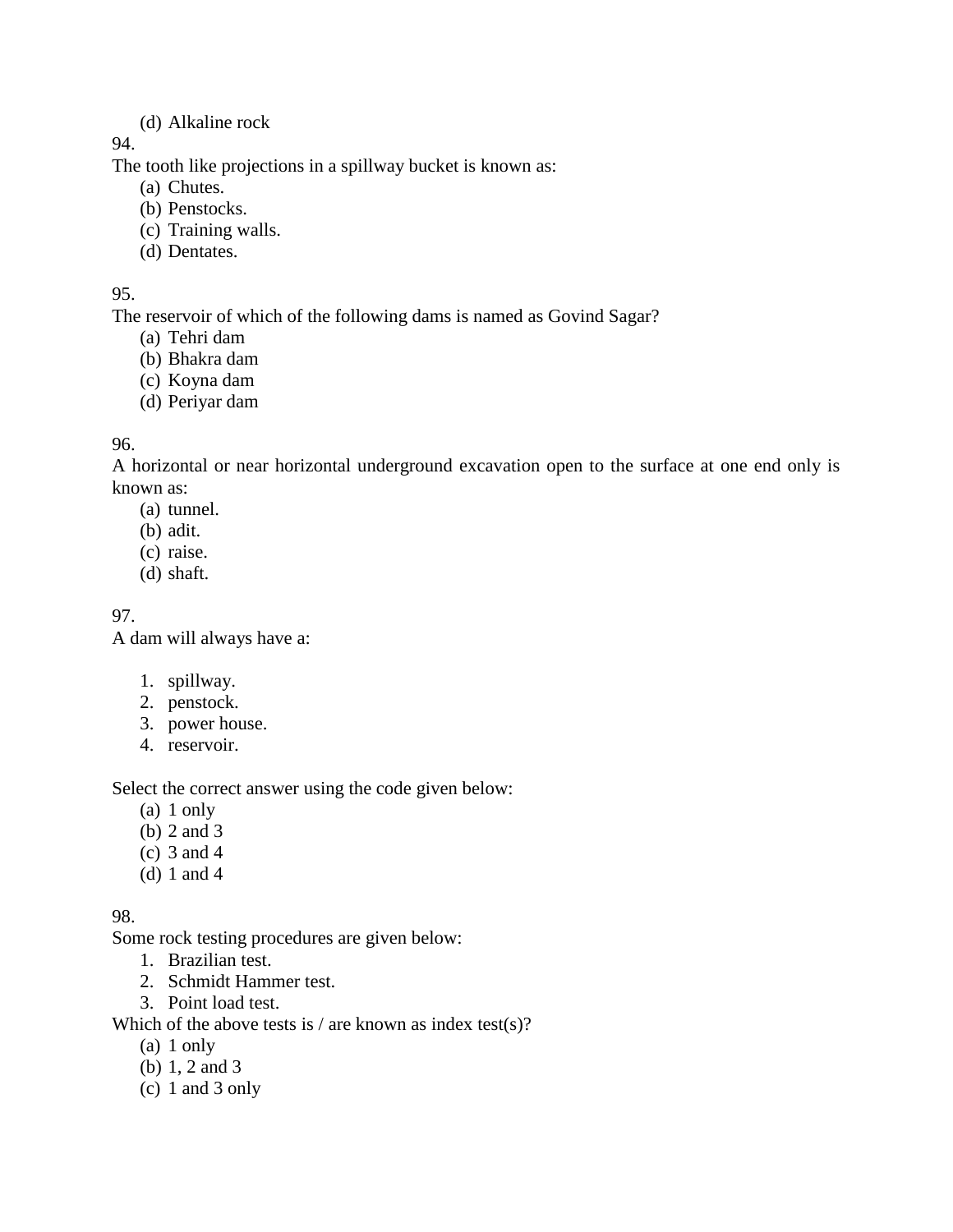#### (d) 2 and 3 only

#### 99.

Tehri dam is situated on the confluence of two rivers; one is Bhagirathi, and the other is:

- (a) Mandakini
- (b) Alaknanda
- (c) Bhilangana
- (d) Tons

#### 100.

The love waves generated during earthquake are:

- (a) compressional waves.
- (b) shear waves.
- (c) longitudinal waves.
- (d) transverse waves.

### 101.

The 'Aerosols' produced during volcanic eruptions mostly consist of:

- (a) hydrochloric acid droplets.
- (b) sulphuric acid droplets.
- (c) carbonic acid droplets.
- (d) phosphoric acid droplets.

### 102.

The water table is the top surface of the:

- (a) vadose zone.
- (b) phreatic zone.
- (c) subduction zone.
- (d) shadow zone.

103.

Consider the following statements with reference to confined aquifer:

- 1. A confined aquifer is bounded above and below by impermeable rocks.
- 2. Water in a confined aquifer is remaining under confined pressure.
- 3. Water table is related with confined aquifer.

Which of the statements given above is / are correct?

- (a) 1 only
- (b) 2 only
- (c) 1 and 2
- (d) 3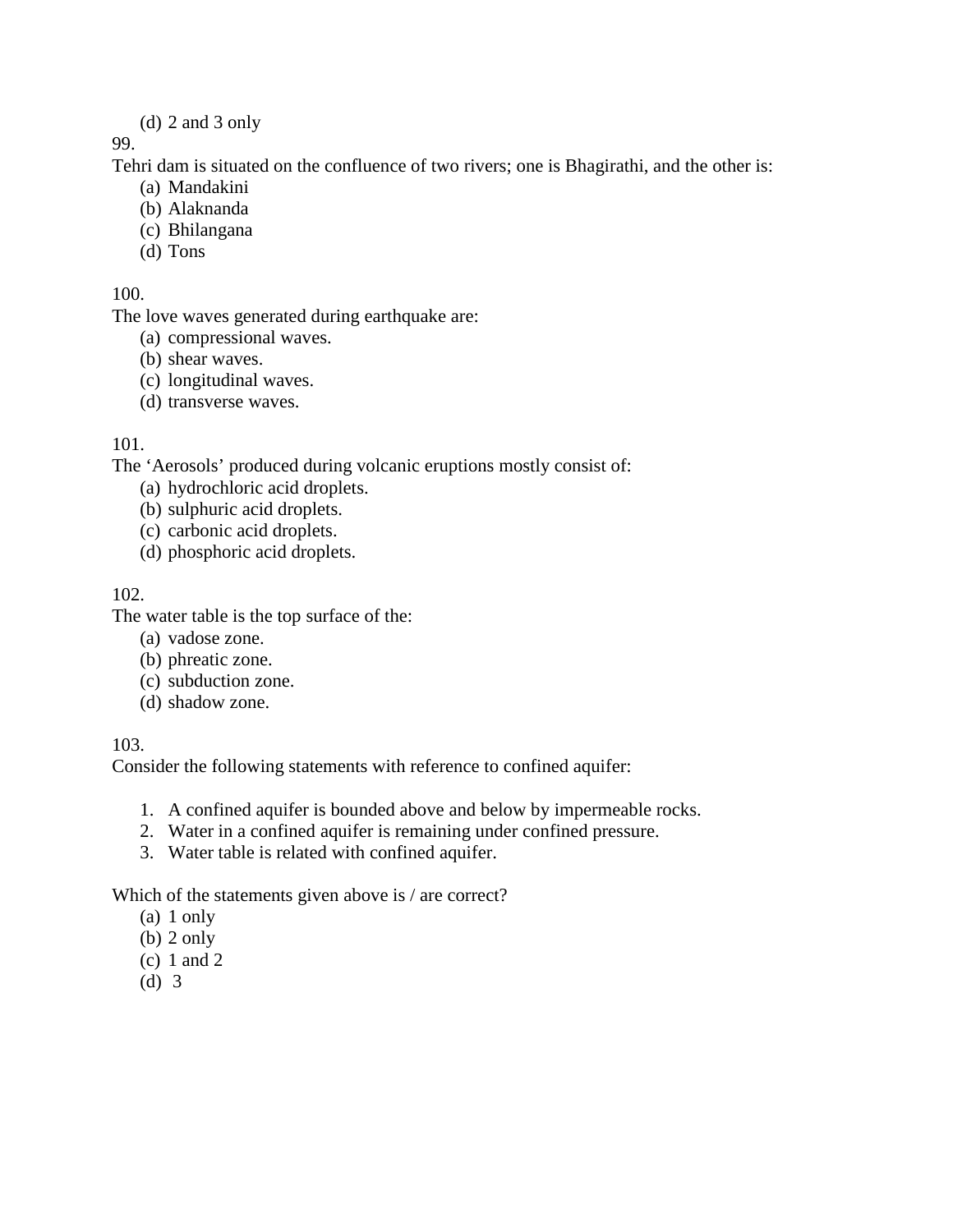If Q = discharge, A = cross sectional area, K = hydraulic conductivity and  $\frac{\Delta h}{\Delta l}$ ∆  $\frac{\Delta h}{\Delta t}$  is the hydraulic gradient, then the Darcy's law is:

(a) 
$$
K = Q.A.
$$
  $\frac{\Delta h}{\Delta l}$   
\n(b)  $Q = K.A.$   $\frac{\Delta h}{\Delta l}$   
\n(c)  $Q = \frac{\Delta h}{\Delta l} \cdot \frac{K}{A}$   
\n(d)  $K = \frac{\Delta h}{\Delta l} \cdot \frac{A}{Q}$ 

105.

Gasohol is a:

- (a) toxic gas.
- (b) alcohol bio-fuel.
- (c) waste material.
- (d) acidic water.

#### 106.

Tsunami waves have:

- (a) a high amplitude offshore and a very long wavelength.
- (b) a small amplitude offshore and a very long wavelength.
- (c) a high amplitude offshore and a normal wave length.
- (d) a small amplitude offshore and a normal wavelength.

107.

Pear drop structures and flame structures are:

- (a) Seismites.
- (b) Penecontemporaneous structures.
- (c) Syndepositional structures.
- (d) Fluvial structures.

#### 108.

Soil liquefaction is commonly observed in:

- (a) saturated, uncompacted sandy soils.
- (b) poorly saturated, uncompacted sandy soils.
- (c) saturated, moderately compacted muddy soils.
- (d) saturated, uncompacted clay rich soils.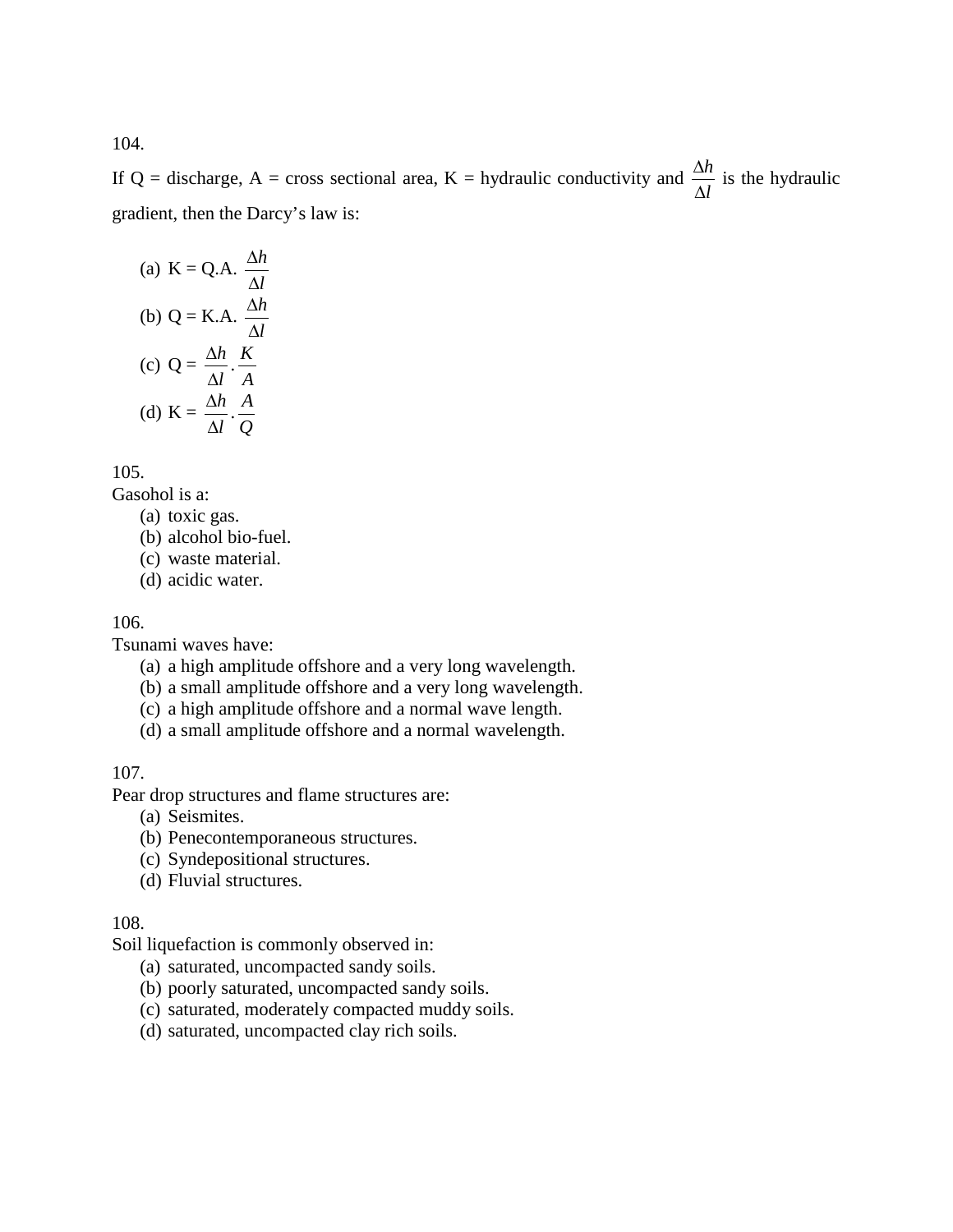Consider the following with regard to swarm type earthquake pattern:

- 1. Deep seated earthquakes.
- 2. Spreading centre ridges.
- 3. Shallow crustal magmatic activity.
- 4. Buried seismically active ridges.

Which of the above describe the possible scenario for generation of swarm earthquakes?

- (a) 1 and 2
- (b) 2 and 3 only
- (c) 1, 3 and 4
- (d) 2, 3 and 4

### 110.

Consider the following statements regarding tectonically active terrain characterized by the presence of an active fault:

- 1. Offset streams are evident.
- 2. Headless valleys are present.
- 3. Sag ponds are aligned along the active fault trace.
- 4. The terrain is Precambrian and represented by Banded Gneissic Complex.

Which of the above are correct with respect to an active terrain set up?

- (a) 1 and 2 only
- (b) 2 and 3 only
- (c) 1, 2 and 3
- (d) 1 and 4

### 111.

The continuous distance that the wind blows over a water surface to generate waves is known as:

- (a) Fetch.
- (b) Baymouth bar.
- (c) Wave period.
- (d) Tombolo.

### 112.

A flat topped seamount rising more than 1 km above the seafloor is known as:

- (a) a guyot.
- (b) an atoll.
- (c) submarine fan.
- (d) continental rise.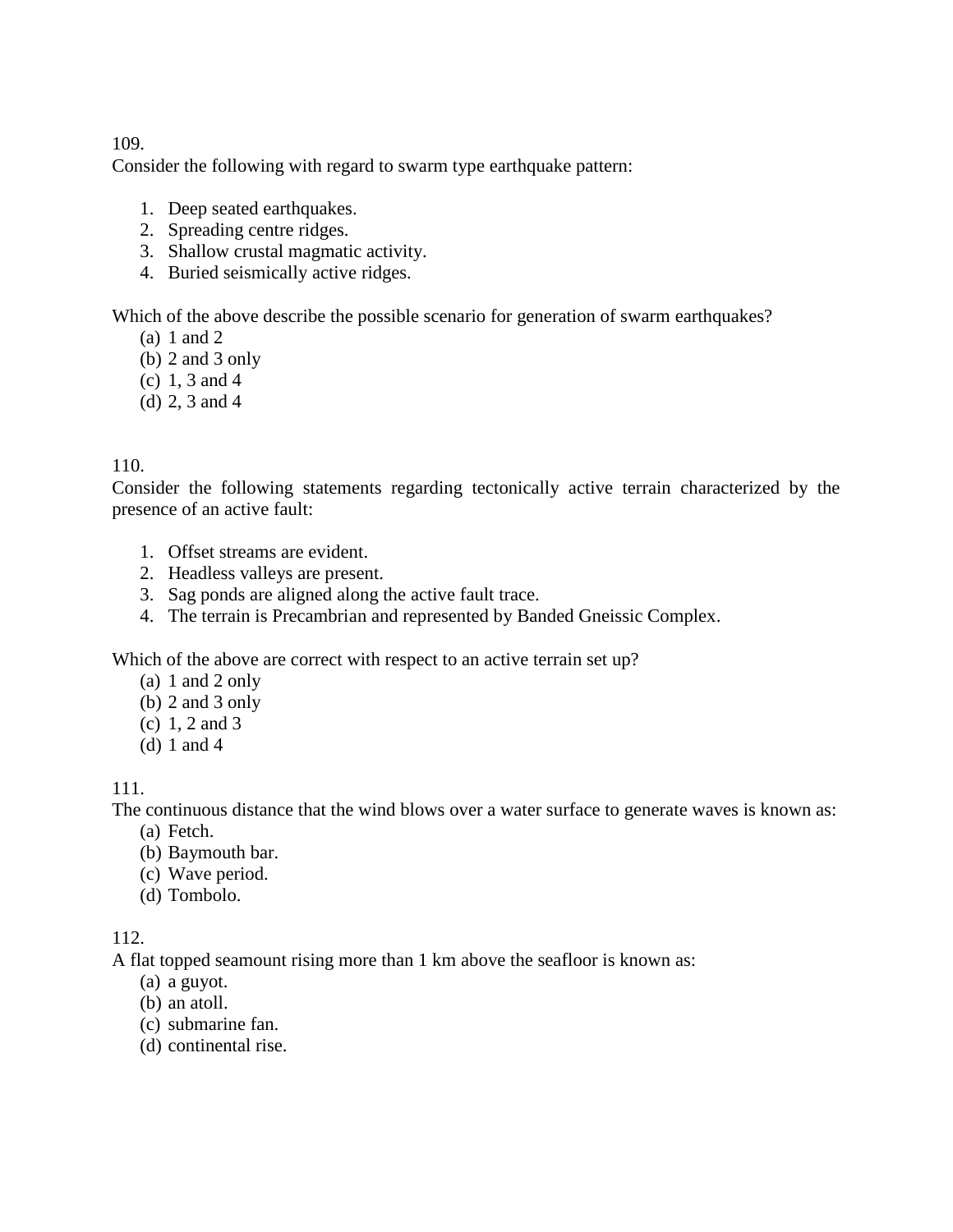Which one of the following is generated by waves approaching a shoreline at an angle?

- (a) Flood tides
- (b) Longshore currents
- (c) Deposition of sea stacks
- (d) Coastal emergence

#### 114.

Which of the following statements with regard to reef formation are correct?

- 1. Fringing reefs grow around the perimeter of an island
- 2. Fringing reef becomes separated from the island by a lagoon, forming a barrier reef
- 3. An atoll forms as the island sinks beneath the sea
- 4. An atoll forms as the island and the reef continue to grow upward

Select the correct answer using the code given below:

- (a) 1, 2 and 3
- (b) 1 and 4
- (c) 2, 3 and 4
- (d) 2 and 3 only

# 115.

Which of the following are the effects of the rise in sea temperature on marine life?

- 1. The photosynthesis by phytoplankton in the marine ecosystem would be markedly reduced
- 2. There would be loss of fish population
- 3. Coral bleaching would result in mass destruction of corals
- 4. The population of micro-phytoplankton would grow due to exposure to ultraviolet radiation

Select the correct answer using the code given below:

- (a) 1, 2 and 3
- (b) 2, 3 and 4
- (c) 1 and 4
- (d) 2 and 3 only